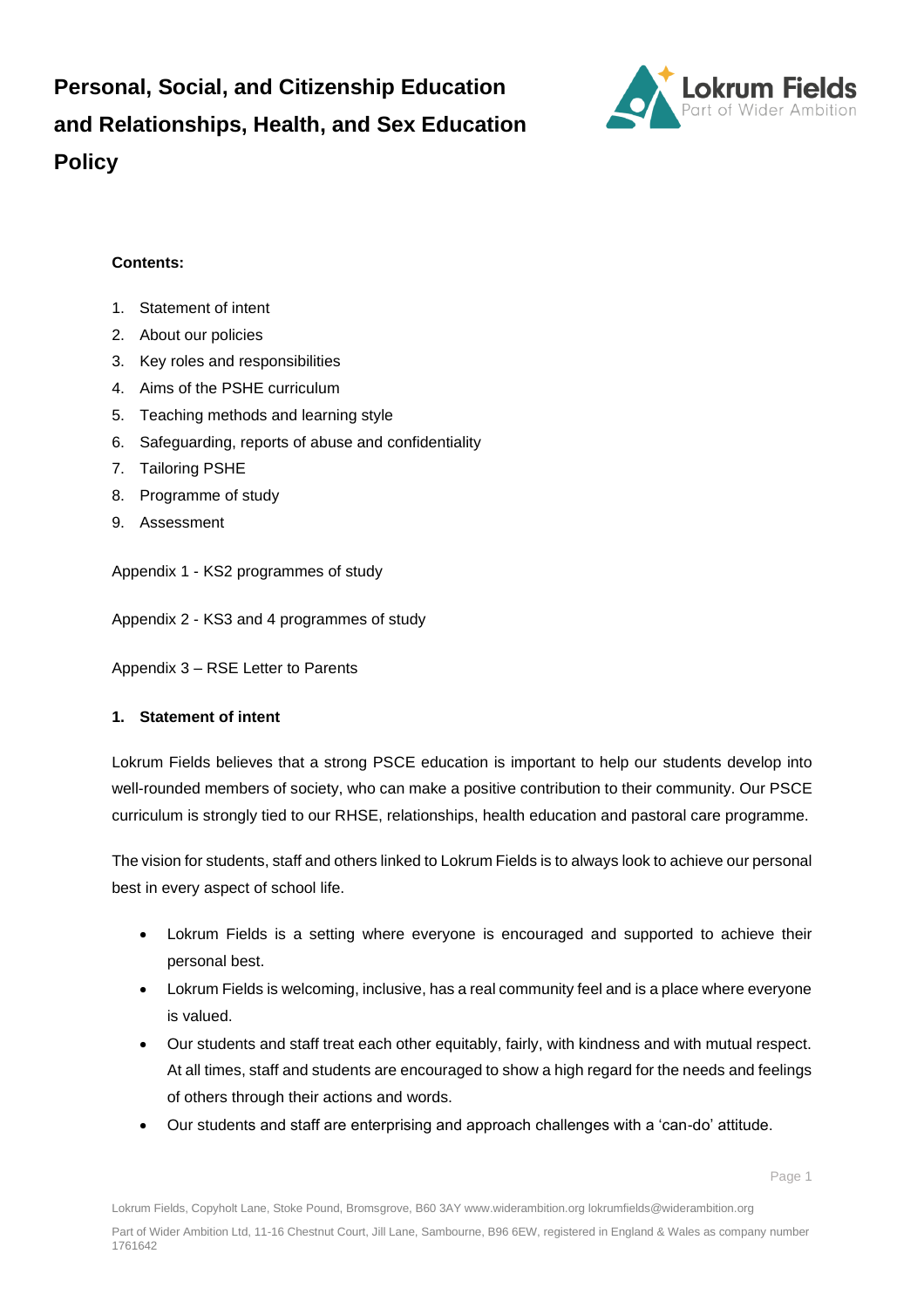**Personal, Social, and Citizenship Education and Relationships, Health, and Sex Education Policy**



- The needs and interests of all students, irrespective of gender, culture, ability, or aptitude, will be promoted through an inclusive and varied PSHE curriculum at Lokrum Fields.
- Our environment is safe and clean with everyone sharing responsibility for it.
- Our culture is one of continuous improvement, creativity, and enthusiasm.
- Parents will be informed about the policy via the Lokrum Fields website where it, and the PSHE curriculum, will be available to read and download.

#### **2. About our policies**

- 2.1. Our policies have been developed to comply with all relevant legislation and associated guidance. Policies will be updated periodically as necessary.
- 2.2. Our policies are inter-related and are intended to be read, understood and used collectively.
- 2.3. All staff and governors are expected to be familiar with and abide by our policies.
- 2.4. The Office Manager is responsible for ensuring volunteers and visitors are familiar with any policies which are relevant to their involvement and for taking reasonable steps to ensure compliance.
- 2.5. The Headteacher is responsible for ensuring policies are implemented fairly, effectively, and consistently.
- 2.6. The Headteacher is responsible for identifying any training needs in relation to our policies. The Office Manager is responsible for arranging the required training. All staff are expected to engage in continuous learning and ongoing training appropriate to their roles.
- 2.7. The effectiveness of our policies and their implementation is monitored by the Governing Body. Unless otherwise stated, the Governing Body reviews each policy annually.
- 2.8. The Governing Body for Lokrum Fields is provided by Governing for Ambition, an independent community interest company. The Governing Body uses its expertise to monitor the performance of Lokrum Fields and to advise the Proprietor of any recommended actions. Responsibilities assigned to the Governing Body are limited to these advisory and accountability functions.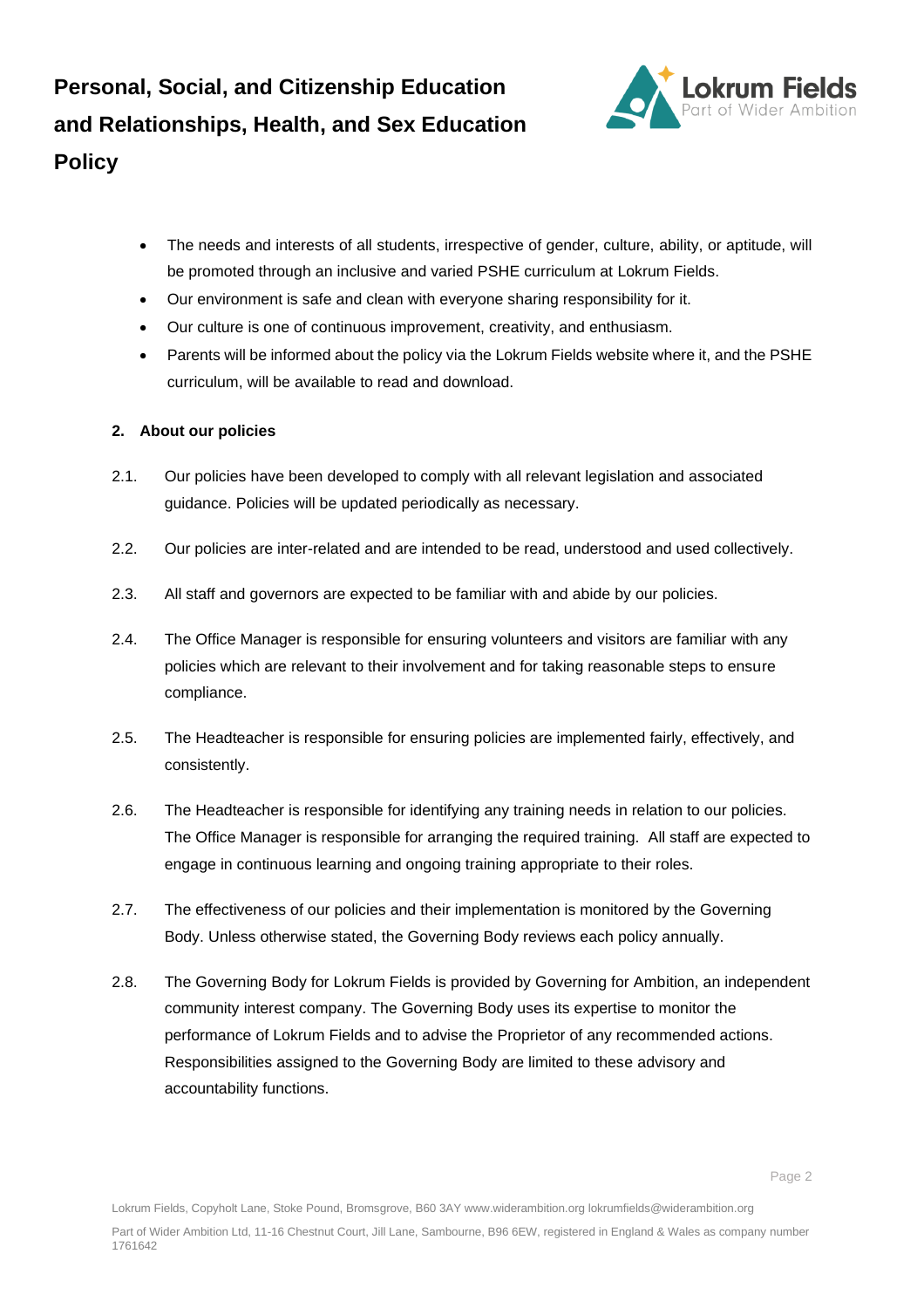

- 2.9. Lokrum Fields is owned by Wider Ambition Ltd, a subsidiary of Wider Plan Ltd. References to the Proprietor mean a Director of Lokrum Fields or a senior representative from Wider Plan with delegated authority.
- 2.10. The Lokrum Fields Senior Leadership Team (SLT) includes the Headteacher, Proprietor, and any member of staff to whom responsibility is temporarily delegated by the Headteacher or Proprietor.
- 2.11. All references to parents within our policies should be interpreted to include parent carers.

## **3. Aims of the PSHE curriculum**

Lokrum Fields will ensure that students:

- 3.1. Understand what constitutes a healthy lifestyle.
- 3.2. Understand how to behave and stay safe online.
- 3.3. Understand the dangers they may face, both in and around school and beyond, and be provided with the means to keep themselves safe.
- 3.4. Understand the law and consequences of risky behaviours.
- 3.5. Develop responsibility and independence within school which they will take forward into society in their working lives.
- 3.6. Respect other people. In particular, learning to respect the different cultural/ethnic/religious/gendered viewpoints of others in Lokrum Fields community and the wider world.
- 3.7. Understand what constitutes 'socially acceptable' behaviour at school and in society.
- 3.8. Be a constructive member of society.
- 3.9. Understand democracy.
- 3.10. Develop good relationships with peers and adults.
- 3.11. Develop self-confidence, self-esteem, and self-worth.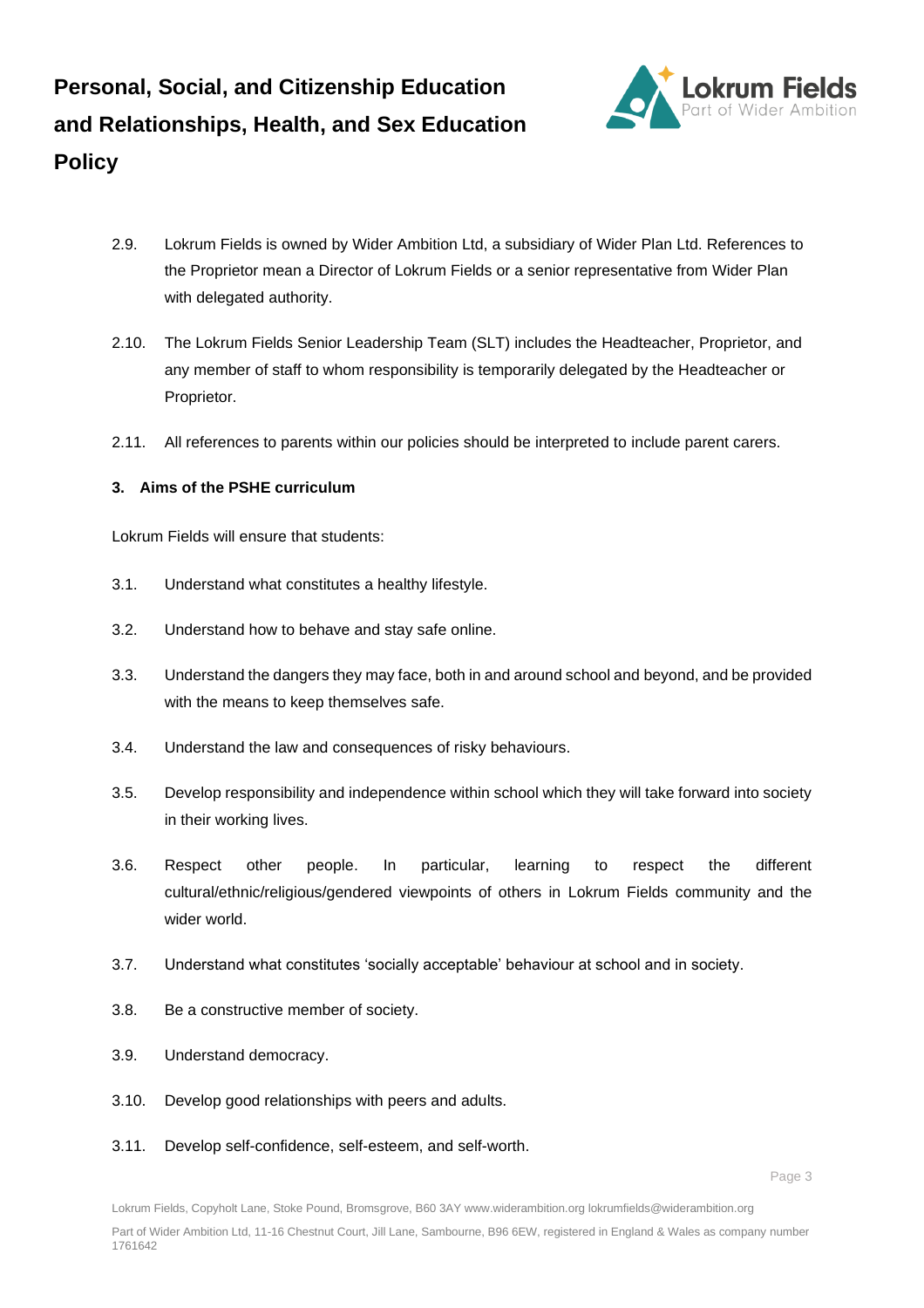

- 3.12. Make positive, informed choices as they make their way through life.
- 3.13. Understand that they have a right to speak up about issues or events, and to respect other's right to do the same.

#### **4. Programmes of study**

- 4.1. For the purpose of this policy, "relationships education" is defined as teaching students about developing healthy, nurturing relationships of all kinds.
- 4.2. For the purpose of this policy, "relationships and sex education" is defined as teaching students about developing healthy, nurturing relationships of all kinds, and helping them to understand human sexuality and to respect themselves and others.
- 4.3. For the purpose of this policy, "health education" is defined as teaching students about how they can make good decisions about their own health and wellbeing, and how physical health and mental wellbeing are interlinked.
- 4.4. Lokrum Fields will deliver relationships and health education as part of its timetabled PSHE programme in Key Stage 2, and relationships, sex, and health education as part of its timetabled PSHE curriculum in Key Stage 4.
- 4.5. The topics covered in the PSHE programmes of study are outlined in appendix 1 (KS2) and appendix 2 (KS3 and KS4)
- 4.6. Lokrum Fields' PSHE curriculum has been developed in line with relevant DfE guidance and informed by topical issues in the school and wider community, in consultation with teaching staff, therapists, students, and students' parents.
- 4.7. The majority of the PSHE curriculum is embedded into curriculum subjects and social activities at Lokrum Fields.
- 4.8. The curriculum will be delivered in a non-judgemental, age-appropriate, factual and inclusive way that allows students to ask questions in a safe environment.
- 4.9. The curriculum will proactively address issues in a timely way in line with current evidence on students' physical, emotional, and sexual development.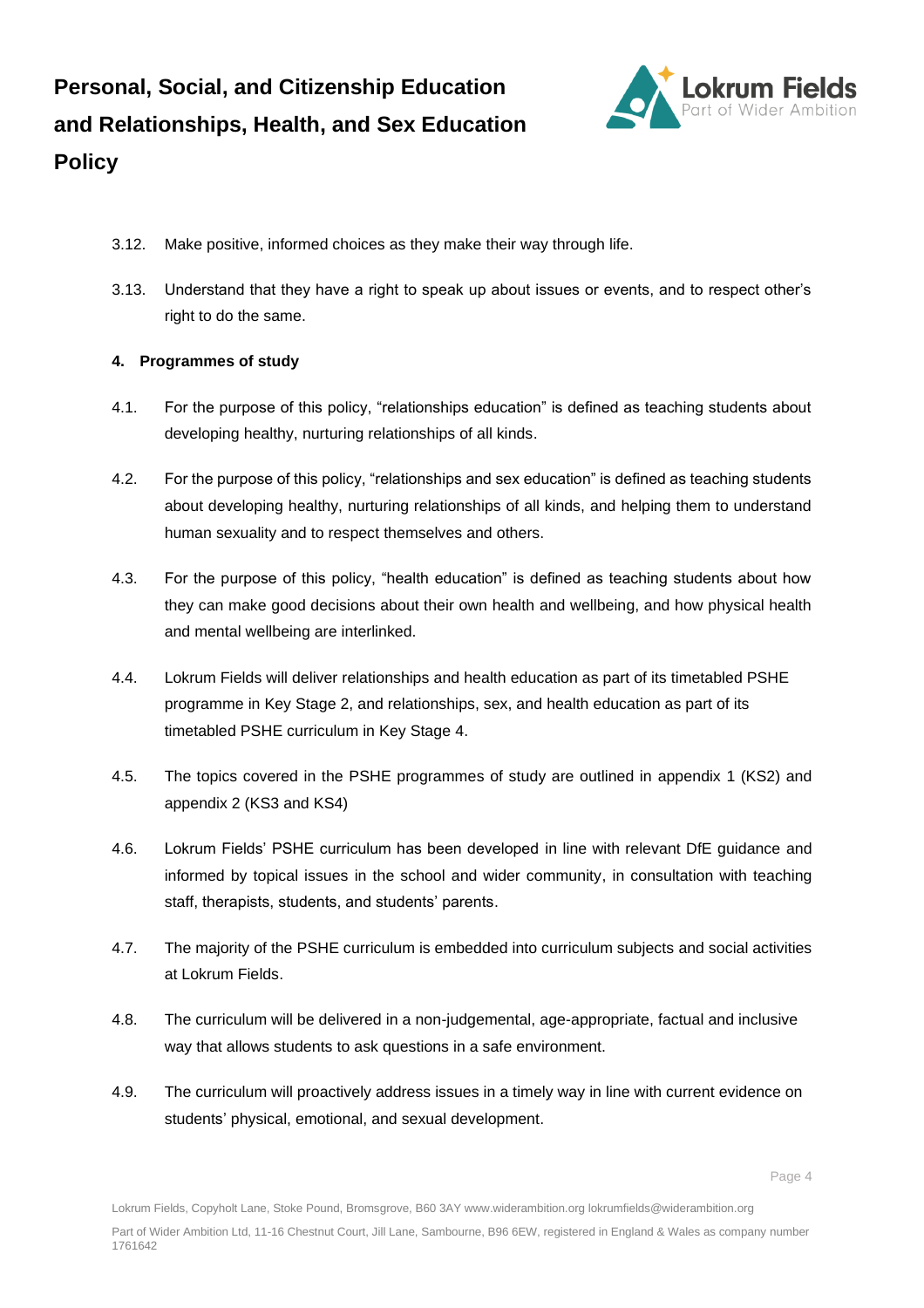

- 4.10. The school will integrate LGBTQ+ content into the curriculum this content will be taught as part of the overall curriculum. LGBTQ+ content will be approached in a sensitive, ageappropriate, and factual way that allows students to explore the features of stable and healthy same-sex relationships.
- 4.11. Teachers will ensure lesson plans focus on challenging perceived views of students based on protected characteristics, through exploration of, and developing mutual respect for, those different to themselves.
- 4.12. The curriculum will be designed to focus on boys and girls equally and activities will be planned to ensure both are actively involved, matching their different learning styles.

# **5. Delivery of the Curriculum**

- 5.1. Teaching is student-led with an emphasis on active learning techniques such as group discussion.
- 5.2. Through effective organisation and delivery of the content, Lokrum Fields ensures that: 5.2.1.Core knowledge is sectioned into units of a manageable size.
	- 5.2.2.The required content is communicated to students clearly, in a carefully sequenced way, within a planned scheme of work.
	- 5.2.3.Teaching includes sufficient and well-chosen opportunities and contexts for students to embed new knowledge so that it can be used confidently in real-life situations.
- 5.3. Where appropriate, 'ice-breaker' activities and guidelines regarding discussions are put in place to ensure a safe, supportive, and positive learning environment. Examples of discussion guidelines include:
	- 5.3.1.No crude language.
	- 5.3.2.No raised voices/shouting.
	- 5.3.3.No talking over people.
	- 5.3.4.Show respect for another's views, even when disagreeing with them.
	- 5.3.5.Keep comments subject-specific, as opposed to personal.
- 5.4. Students learn research and study techniques and can engage in investigations and problemsolving activities.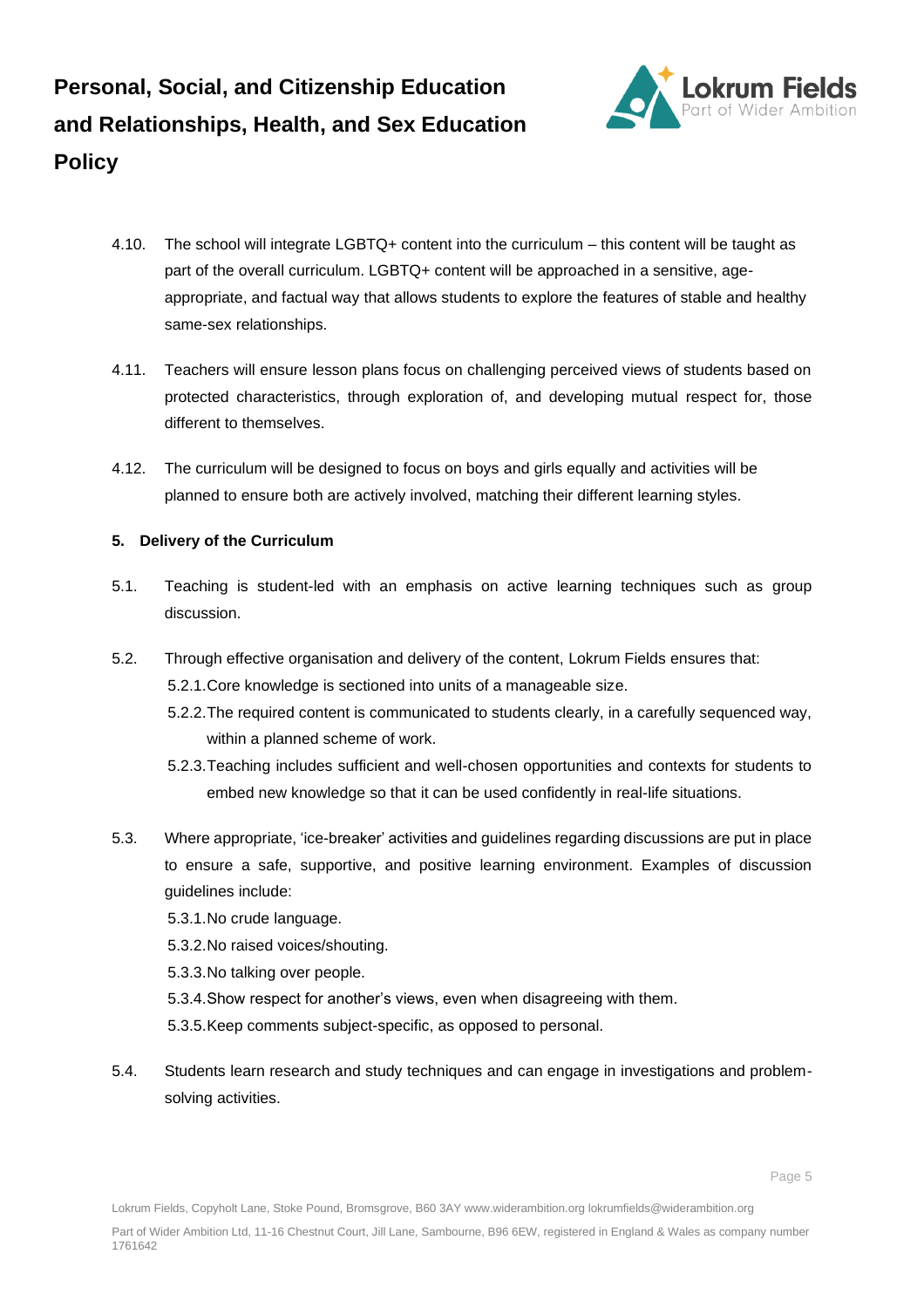

- 5.5. All students are encouraged to take part in charity work and volunteering, as well as organising school events such as social and community events.
- 5.6. Lokrum Fields uses visiting speakers to broaden the curriculum and share their real-life experiences. Any such speakers are closely monitored by the class teacher who will use their professional judgement to end a speech if they consider it to contravene any of the aims of this policy or the values of Lokrum Fields.
- 5.7. Lokrum Fields is actively aware of everyday issues such as sexism, misogyny, homophobia and gender stereotypes and take positive action to build a culture within which these are not tolerated. Any occurrences of such issues will be identified and tackled promptly.
- 5.8. Lokrum Fields takes steps to foster healthy and respectful peer-to-peer communication and behaviour between boys and girls and provide an environment which challenges perceived limits on students based on their gender or any other characteristic, and makes clear that sexual violence and sexual harassment are not acceptable and will not be tolerated.
- 5.9. The school will ensure the teaching delivered by the external experts fits with the planned curriculum and provisions of this policy.
- 5.10. The school will discuss with the visitor the details of how they intend to deliver their sessions and ensure the content is age-appropriate and accessible for all students.
- 5.11. The school and the visitor will agree on how confidentiality will work in any lesson and that the visitor understands how safeguarding reports must be dealt with in line with the school's Safeguarding Policy including Child Protection Procedures.
- 5.12. Lokrum Fields consults with the local community on matters related to PSHE to ensure that local issues are covered in lessons.
- 5.13. Students' questions are answered respectfully by teachers.

#### **6. Relationships and Sex Education**

6.1. Parents have the right to request that their child is withdrawn from some or all of sex education delivered as part of statutory RSE.

Lokrum Fields, Copyholt Lane, Stoke Pound, Bromsgrove, B60 3AY www.widerambition.org lokrumfields@widerambition.org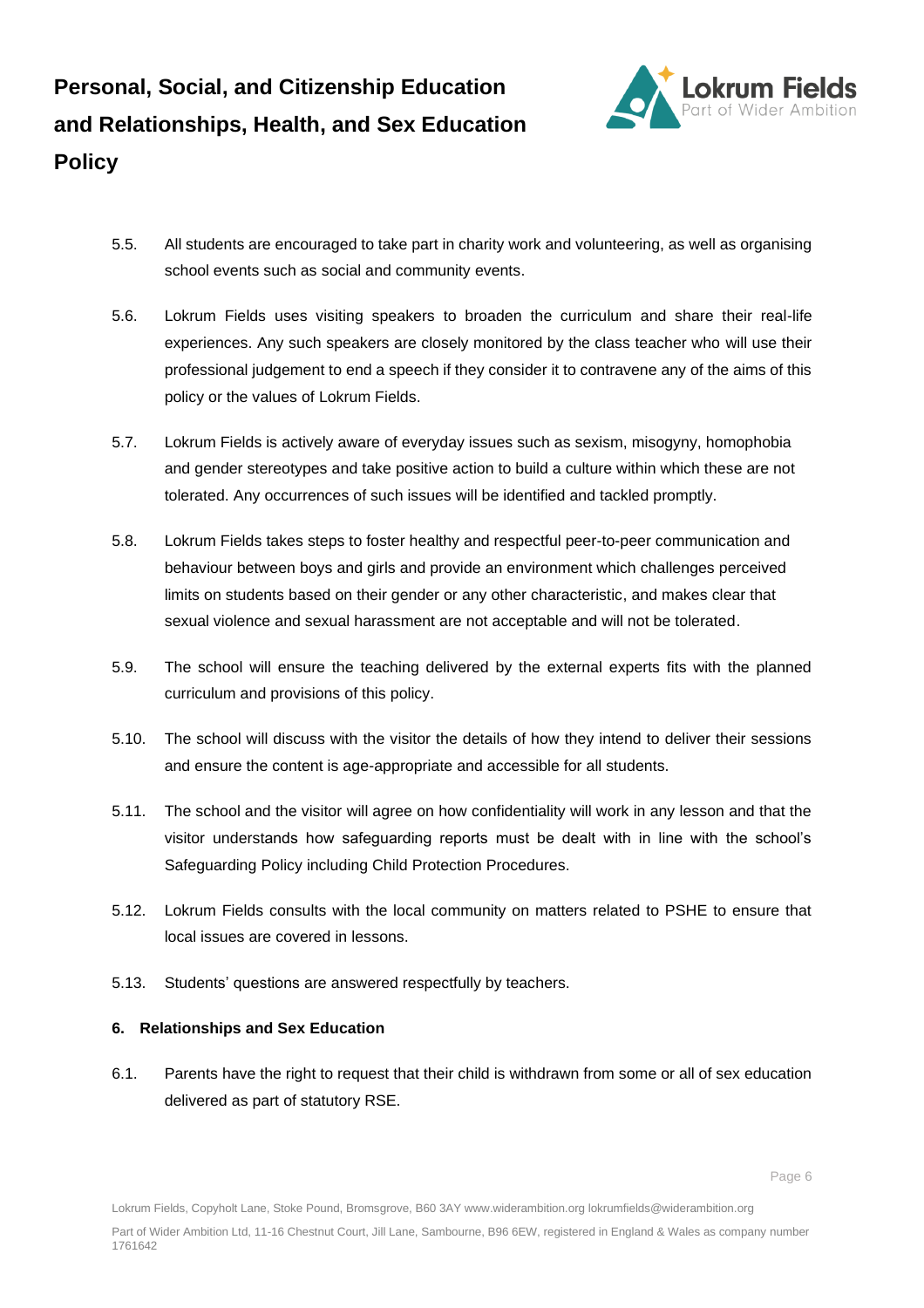

- 6.2. Relationships and health education are statutory, and parents do not have the right to withdraw their child from the subjects.
- 6.3. Requests to withdraw a child from sex education should be made in writing to lokrumfields@widerambition.org
- 6.4. Before granting a withdrawal request, the headteacher will discuss the request with the parents and, as appropriate, the child, to ensure their wishes are understood and to clarify the nature and purpose of the curriculum.
- 6.5. The headteacher will inform parents of the benefits of their child receiving RSE and any detrimental effects that withdrawal might have.
- 6.6. Following discussions with parents, the school will respect the parents' request to withdraw their child up to and until three terms before the child turns 16. After this point, if the child wishes to receive RSE rather than be withdrawn, the school will make arrangements to provide the child with RSE.

# **7. Safeguarding, reports of abuse and confidentiality**

- 7.1. All students will be taught about keeping themselves safe, including online, as part of the PSHE curriculum.
- 7.2. Confidentiality within the classroom is an important component of PSHE, and teachers are expected to respect the confidentiality of their students as far as is possible.
- 7.3. Teachers will, however, understand that some aspects of PSHE may lead to a student raising a safeguarding concern, e.g. disclosing that they are being abused, and that if a disclosure is made, the DSL or DDSL will be alerted immediately.
- 7.4. Every lesson reinforces that, if students have any sensitive/personal issues or wish to talk about any of the issues raised in the lesson; they are aware of how to raise concerns or make reports to their PSHE teacher or another member of staff about this, and how this will be handled. This also includes processes when they have concerns about a friend or peer.
- Page 7 7.5. Students at Lokrum Fields may face additional challenges expressing emotional literacy and understanding the feelings and intentions of others and require additional help in recognising and developing healthy relationships and how to deal with peer pressure, coercion and consent.

Lokrum Fields, Copyholt Lane, Stoke Pound, Bromsgrove, B60 3AY www.widerambition.org lokrumfields@widerambition.org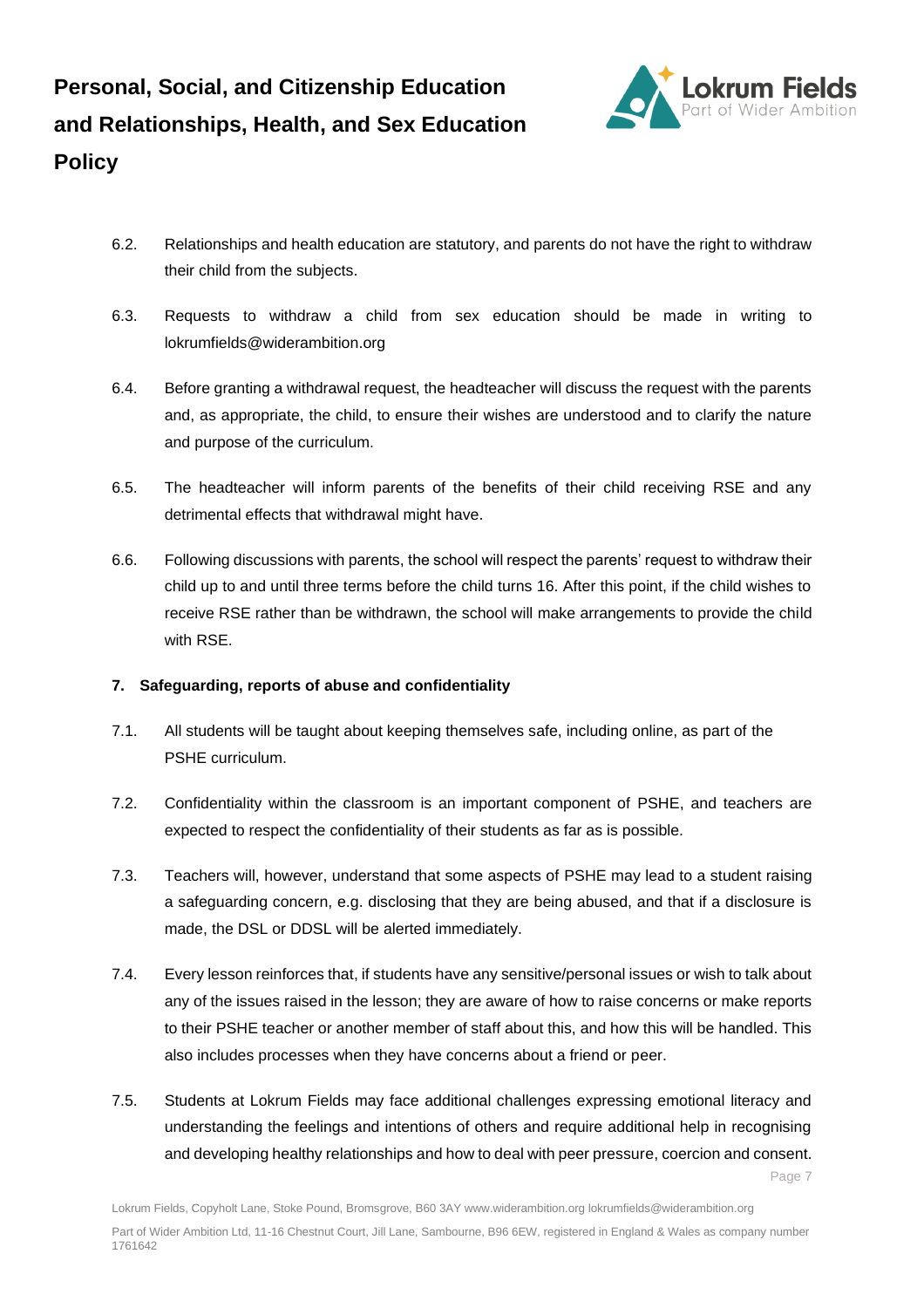

7.6. Lokrum Fields is aware that, when teaching new subjects, topics including self-harm and suicide may be raised by students. Teachers recognise the risks of making suicide seem a more viable options for students, and avoid material being instructive rather than preventative. To prevent this, teachers avoid giving instructions or methods of self-harm or suicide and the use of emotive language, videos or images.

# **8. Tailoring PSHE**

- 8.1. Lokrum Fields works closely with parents, therapists, and teaching staff to ensure that the curriculum is appropriately designed and delivered, considering the needs of the students.
- 8.2. Teaching considers the ability, age, developmental stage, readiness, religious, and cultural backgrounds of all young people in the class and will be tailored accordingly.
- 8.3. The PSHE curriculum is adapted in light of the vulnerabilities and characteristic profile of students with the surrounding challenges of social communication and social interaction underlining the importance of protective behaviours and scaffolding of learning explicitly through appropriately tailored methods
- 8.4. Lokrum Fields uses discussions and other activities during initial PSHE lessons to ascertain 'where students are' in terms of their knowledge and understanding of various subjects. The teaching programme will then be adjusted to reflect the composition of the class with regards to this.

# **9. Assessment**

- 9.1. Lokrum Fields sets the same high expectations of the quality of students' work in PSHE as for other areas of the curriculum. A strong curriculum will build on knowledge students have previously acquired, including from other subjects, with regular feedback on their progress.
- 9.2. Lessons are planned to ensure students of differing abilities, including the most able, are suitably challenged. Teaching is assessed, in line with the Teaching, Learning, Curriculum, and Assessment Policy, to identify where students need extra support or intervention.
- 9.3. Students' knowledge and understanding is assessed through formative assessment methods such as discussion groups and quizzes, in order to monitor progress.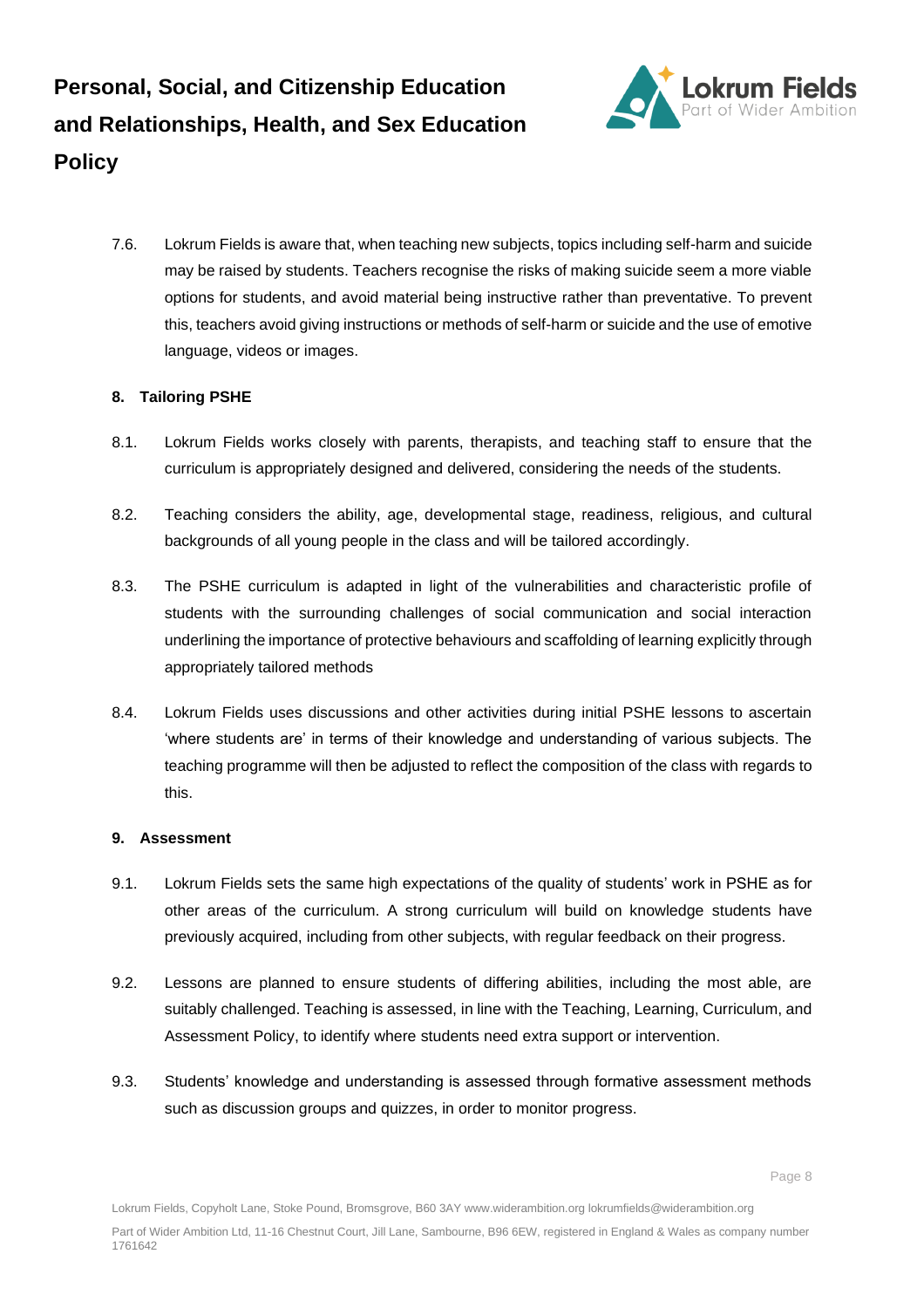

Through the KS2 PSHE programme of study, Lokrum Fields will ensure that students understand:

## **1. Families and people who care for me**

- 1.1. The importance of families for children when growing up, as they can provide love, security, and stability.
- 1.2. The characteristics of healthy family life, commitment to each other, including in times of difficulty, protection and care for children and other family members, the importance of spending time together and sharing each other's lives.
- 1.3. How others' families within Lokrum Fields or in the wider world may look different from their own, but those differences should be respected, and know that other children's families are also characterised by love and care.
- 1.4. That stable, caring relationships, which may be of different types, are at the heart of happy families, and are important for children's security growing up.
- 1.5. That marriage represents a formal and legally recognised commitment between two people which is meant to be lifelong.
- 1.6. How to recognise if relationships are making them feel unhappy or unsafe, and how to seek help or advice from others if needed.

#### **2. Caring friendships**

- 2.1. The importance of friendships in making us feel happy and secure, and how people choose and make friends
- 2.2. The characteristics of healthy relationships and friendships, such as mutual respect, truthfulness, trustworthiness, loyalty, kindness, generosity, trust, sharing interests and experiences, and support with problems and difficulties.
- 2.3. That healthy friendships are positive and welcoming towards others, and do not make others feel lonely and excluded
- 2.4. That most friendships have ups and downs, which can often be worked through so that the friendship can be repaired or even strengthened, and that resorting to violence is never right

Lokrum Fields, Copyholt Lane, Stoke Pound, Bromsgrove, B60 3AY www.widerambition.org lokrumfields@widerambition.org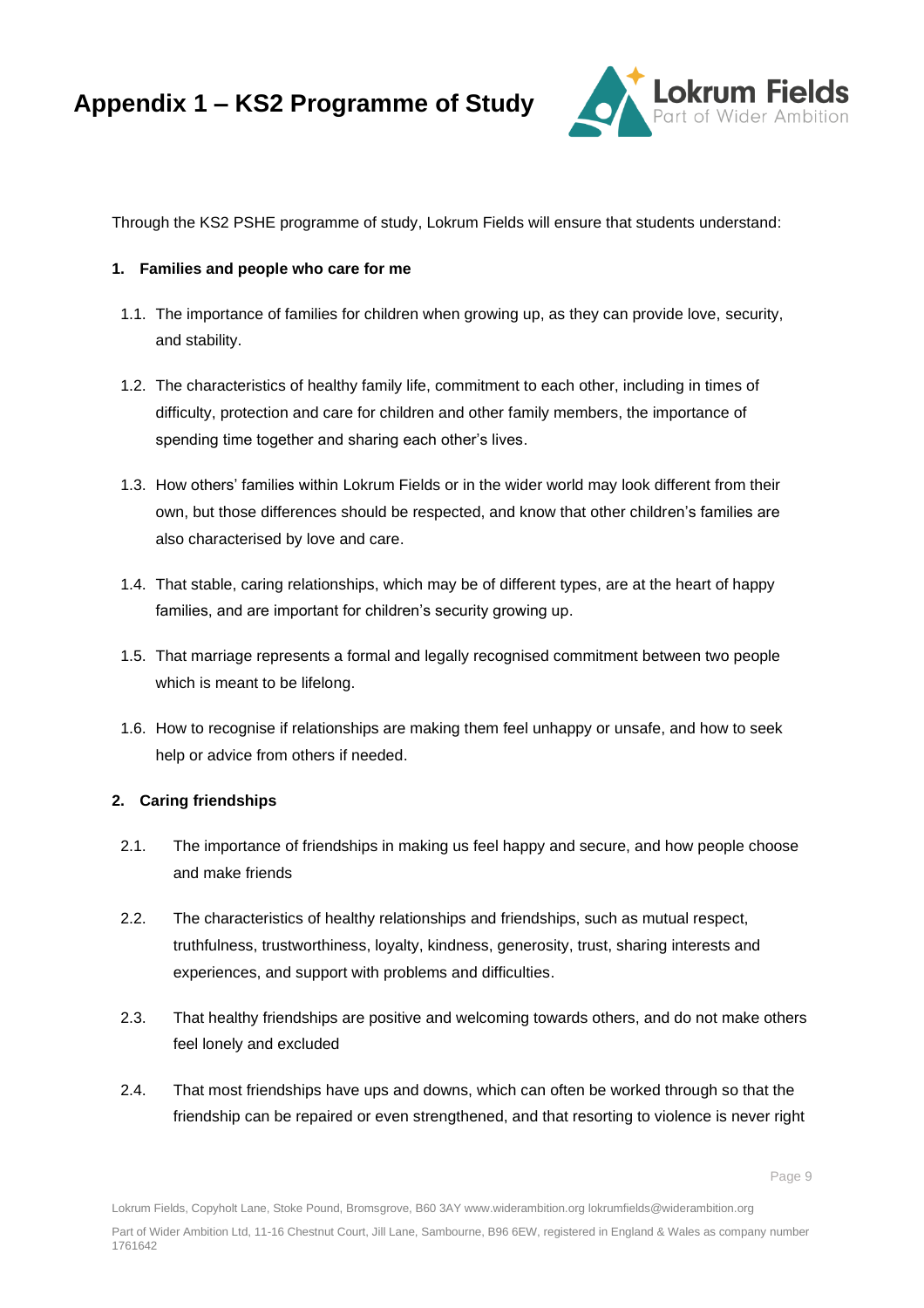

2.5. How to recognise who to trust and not to trust, how to judge when a friendship causes them to feel unhappy or uncomfortable, managing conflict, how to manage these situations and how to seek help or advice from others if needed

## **3. Respectful relationships**

- 3.1. The importance of respecting others, even when they differ from them (for example, physically, in character, personality or backgrounds), or make different choices or have different preferences or beliefs
- 3.2. Practical steps they can take in a range of different contexts to improve/support respectful relationships
- 3.3. The conventions of courtesy and manners
- 3.4. The importance of self-respect and how this links to students' own happiness
- 3.5. That in schools and in wider society they can expect to be treated with respect by others, and should show this respect to others in return, including those in positions of authority
- 3.6. About different types of bullying (including cyberbullying), the impacts of bullying, responsibilities of bystanders (primarily reporting bullying to an adult) and how to get help
- 3.7. What a stereotype is, and how these can be unfair, negative or destructive
- 3.8. The importance of permission-seeking and giving in relationships with friends, peers and adults

#### **4. Online relationships**

- 4.1. That sometimes people behave differently online or pretend to be someone they are not
- 4.2. That the same principles apply to online relationships as face-to-face relationships, including the importance of respect for others online (including when anonymous)
- 4.3. The rules and principles for keeping safe online, recognising risks, harmful content and contact, and how to report them
- 4.4. How to critically consider their online friendships and sources of information including awareness of the risks associated with people they have never met
- 4.5. How information and data is shared and used online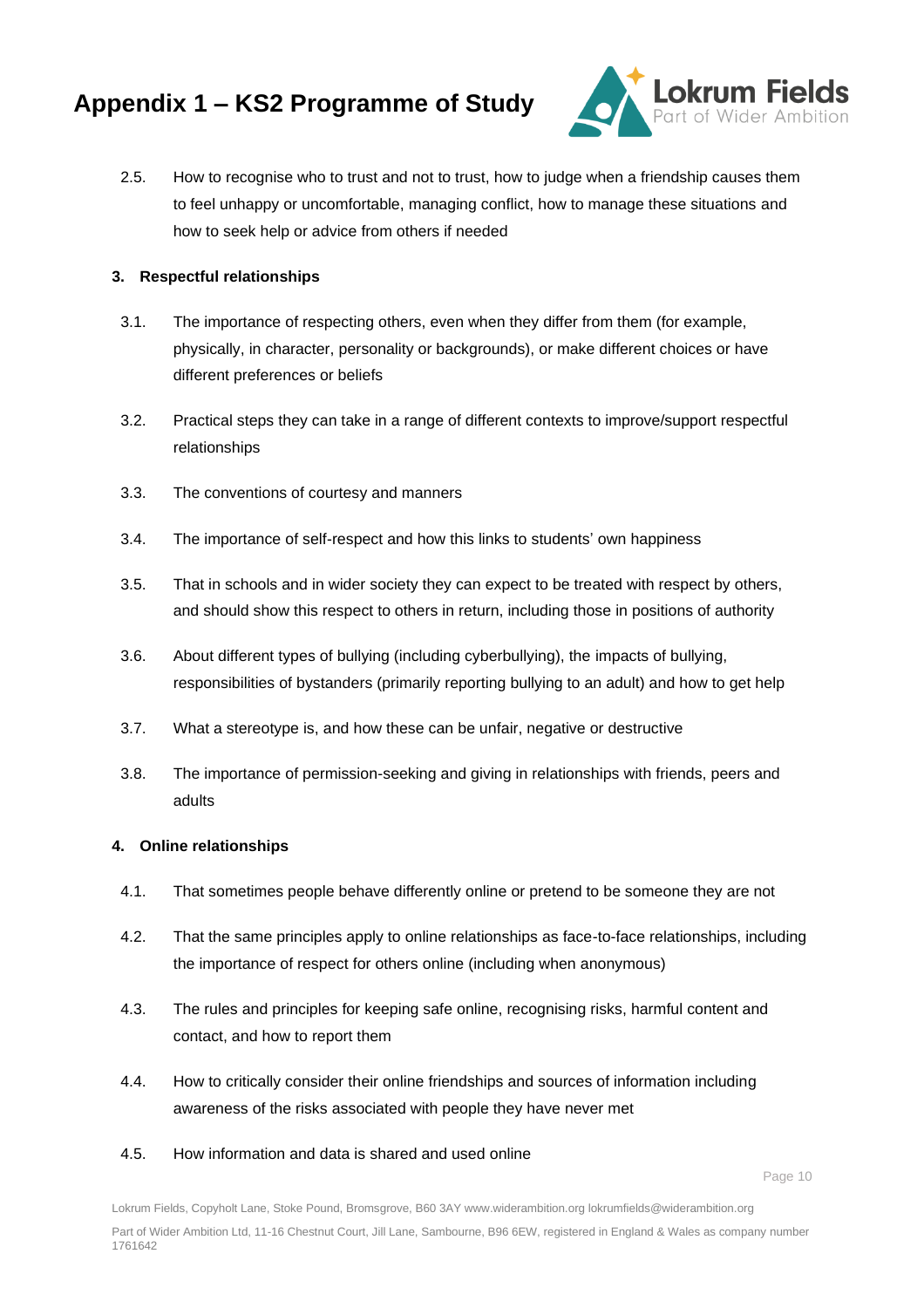

## **5. Being safe**

- 5.1. What sorts of boundaries are appropriate in friendships with peers and others (including online contexts)
- 5.2. About the concept of privacy and the implications of it from both children and adults; including that it is not always right to keep secrets in relation to being safe
- 5.3. That each person's body belongs to them, and the differences between appropriate and inappropriate/unsafe physical, and other forms of, contact
- 5.4. How to respond safely and appropriately to adults they encounter (in all contexts, including online) whom they do not know
- 5.5. How to recognise and report feeling bad or unsafe around an adult
- 5.6. How to ask for advice or help for themselves or others, and to persist until heard
- 5.7. How to report concerns or abuse, and the vocabulary needed to do so
- 5.8. About the dangers they may face, both in and around school and beyond, and how they can keep themselves safe.
- 5.9. Where to get advice, e.g. family, school, other sources

#### **6. Mental wellbeing**

- 6.1. That mental wellbeing is a normal aspect of daily life, in the same way as physical health
- 6.2. That there is a normal range of emotions (e.g. happiness, sadness, anger, fear, nervousness, surprise) and scale of emotions that all humans experience in relation to different experiences and situations
- 6.3. How to recognise and talk about their emotions, including having varied vocabulary of words to use when talking about their own and others' feelings
- 6.4. How to judge whether what they are feeling and how they are behaving is appropriate and proportionate
- 6.5. The benefits of physical exercise, time outdoors, community participation, voluntary and service-based activity on mental wellbeing and happiness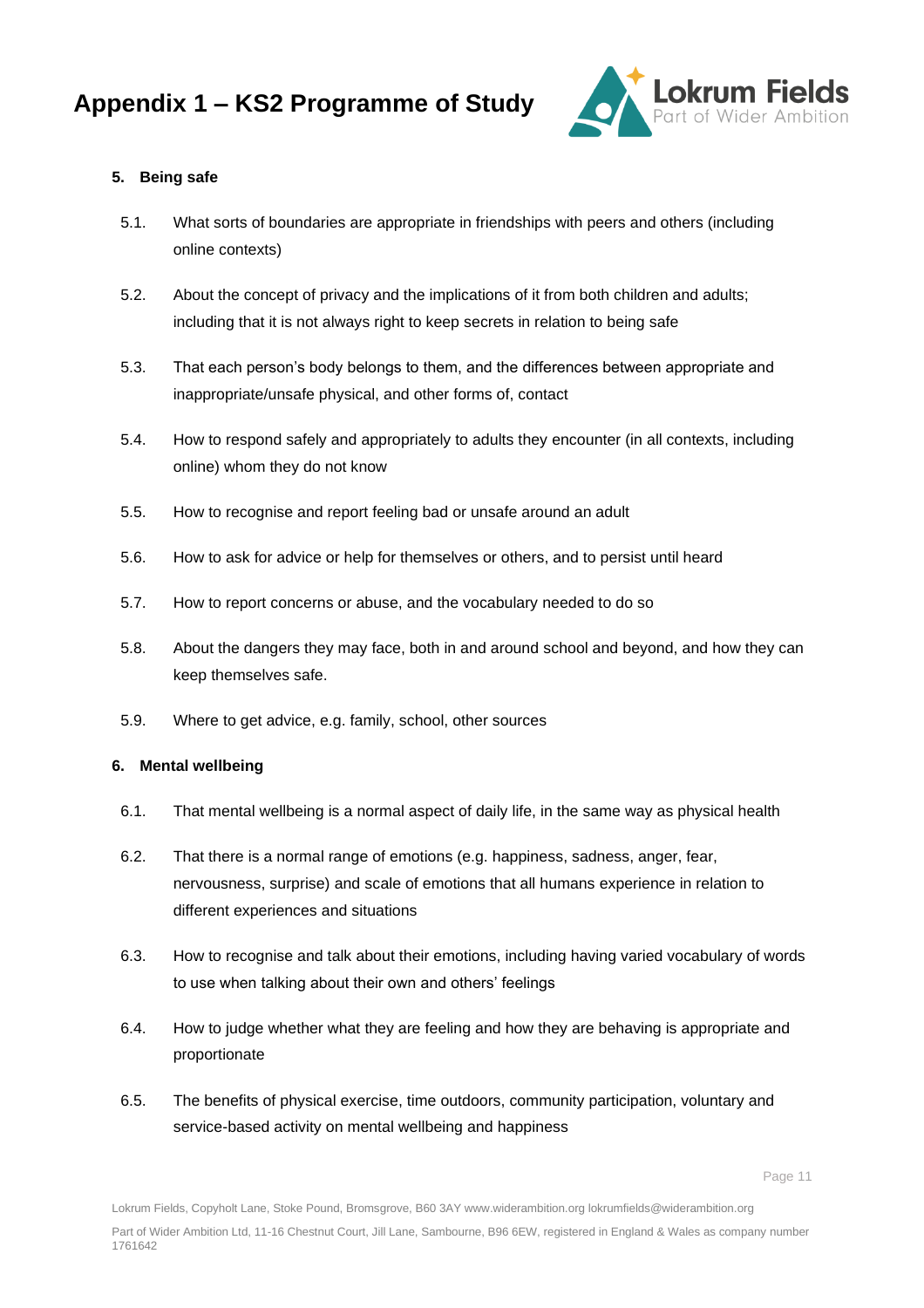

- 6.6. Simple self-care techniques, such as the importance of rest, spending time with family and friends and the benefits of hobbies and interests
- 6.7. Isolation and loneliness can affect children and so it is very important for children to discuss their feelings with an adult and seek support
- 6.8. That bullying (including cyberbullying) has a negative and often lasting impact on mental wellbeing
- 6.9. Where and how to seek support (including recognising the triggers for seeking support), including whom in Lokrum Fields they should contact if they are worried about their own or someone else's mental wellbeing or ability to control their emotions (including issues arising online)
- 6.10. It is common for people to experience mental ill health. For many of these people, the problems can be resolved if the right support is made available, especially if accessed early enough

#### **7. Internet safety and harms**

- 7.1. How the internet acts as an integral part of life for most people, with many benefits
- 7.2. About the benefits of rationing time spent online, the risks of spending excessive time on electronic devices and the impact of positive and negative content online on their own and others' mental and physical wellbeing
- 7.3. How to consider the effect of their online actions on others and know how to recognise and display respectful behaviour online and the importance of keeping personal information private
- 7.4. Why social media, some computer games and online gaming, etc. are age restricted
- 7.5. That the internet can also be a negative place where online abuse, trolling, bullying and harassment can take place, which can have a negative impact on mental health
- 7.6. How to be a discerning consumer of information online, recognising that information (including that from search engines) is ranked, selected, and targeted
- 7.7. Where and how to report concerns and get support concerning issues online

#### **8. Physical health and fitness**

Lokrum Fields, Copyholt Lane, Stoke Pound, Bromsgrove, B60 3AY www.widerambition.org lokrumfields@widerambition.org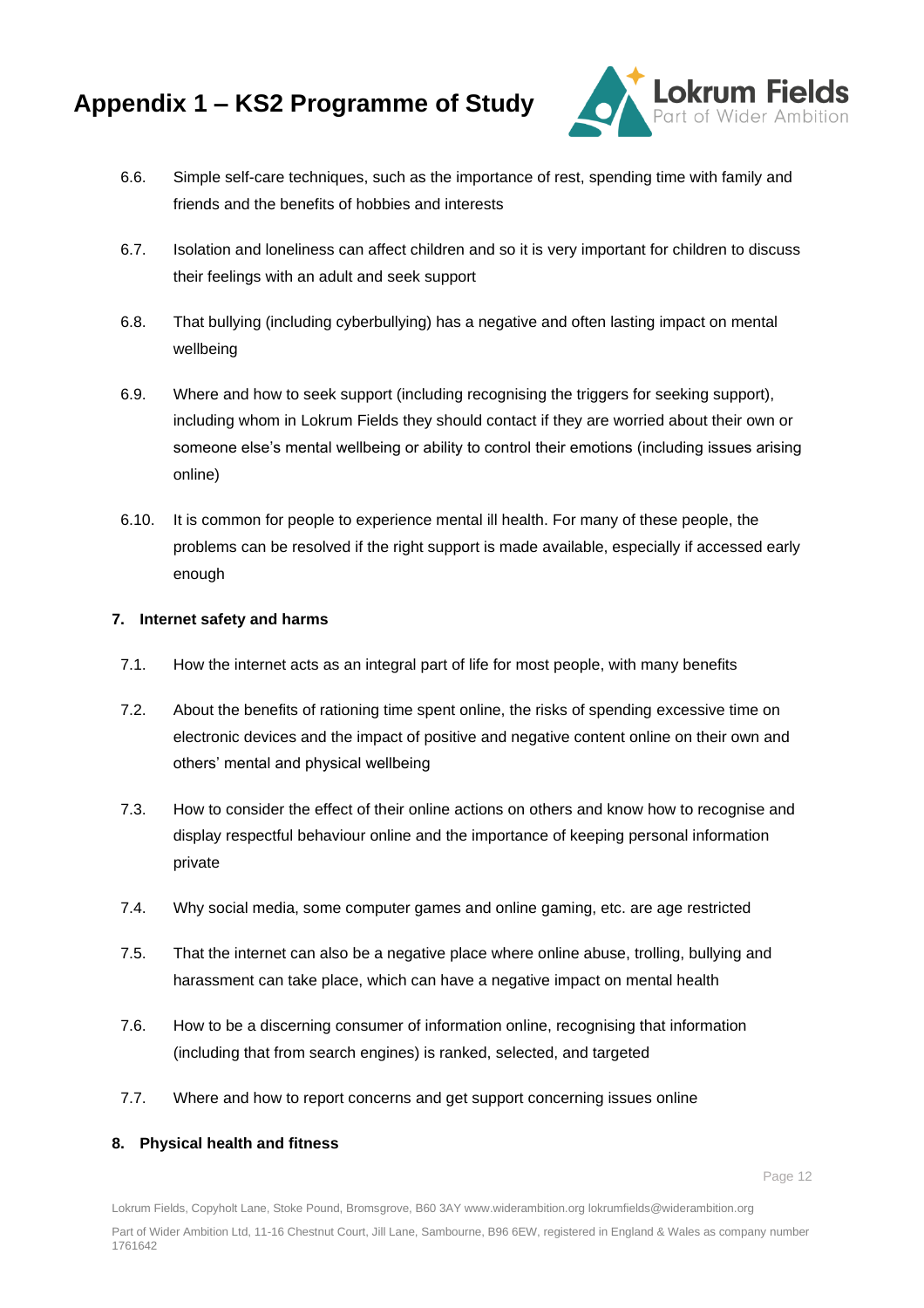

- 8.1. The characteristics and mental/physical benefits of leading an active lifestyle
- 8.2. The importance of including regular exercise into daily and weekly routines and how to achieve this; for example, walking or cycling to school, or other forms of regular, vigorous exercise
- 8.3. The risks associated with leading an inactive lifestyle
- 8.4. How and when to seek support, such as which adults to speak to in school if they have health concerns

#### **9. Healthy eating**

- 9.1. The core principles of healthy eating, for example: what constitutes a balanced diet, promoting fruit and vegetables, avoiding excessive consumption of sugar, salt, and fat, and understanding portion size.
- 9.2. That healthy eating includes having a healthy attitude to food, for example not feeling anxious about food or mealtimes, not feeling the need to eat any particular food for the purpose of pleasing someone else, being able to enjoy eating in company, and not feeling guilty about food which has been eaten or food which has been left.
- 9.3. The principles of planning/preparing a range of healthy meals
- 9.4. That a healthy, balanced diet includes all food groups and that no one type of food is inherently good or bad.
- 9.5. The characteristics of a poor diet and risks associated with unhealthy eating (such as obesity and tooth decay) and other behaviours (such as the impact of alcohol on diet or health)

#### **10. Drugs, alcohol and tobacco**

10.1. The facts about legal/illegal harmful substances and associated risks, including smoking, alcohol use and drug-taking

#### **11. Health and prevention**

11.1. How to recognise early signs of physical illness, such as weight loss or unexplained changes to the body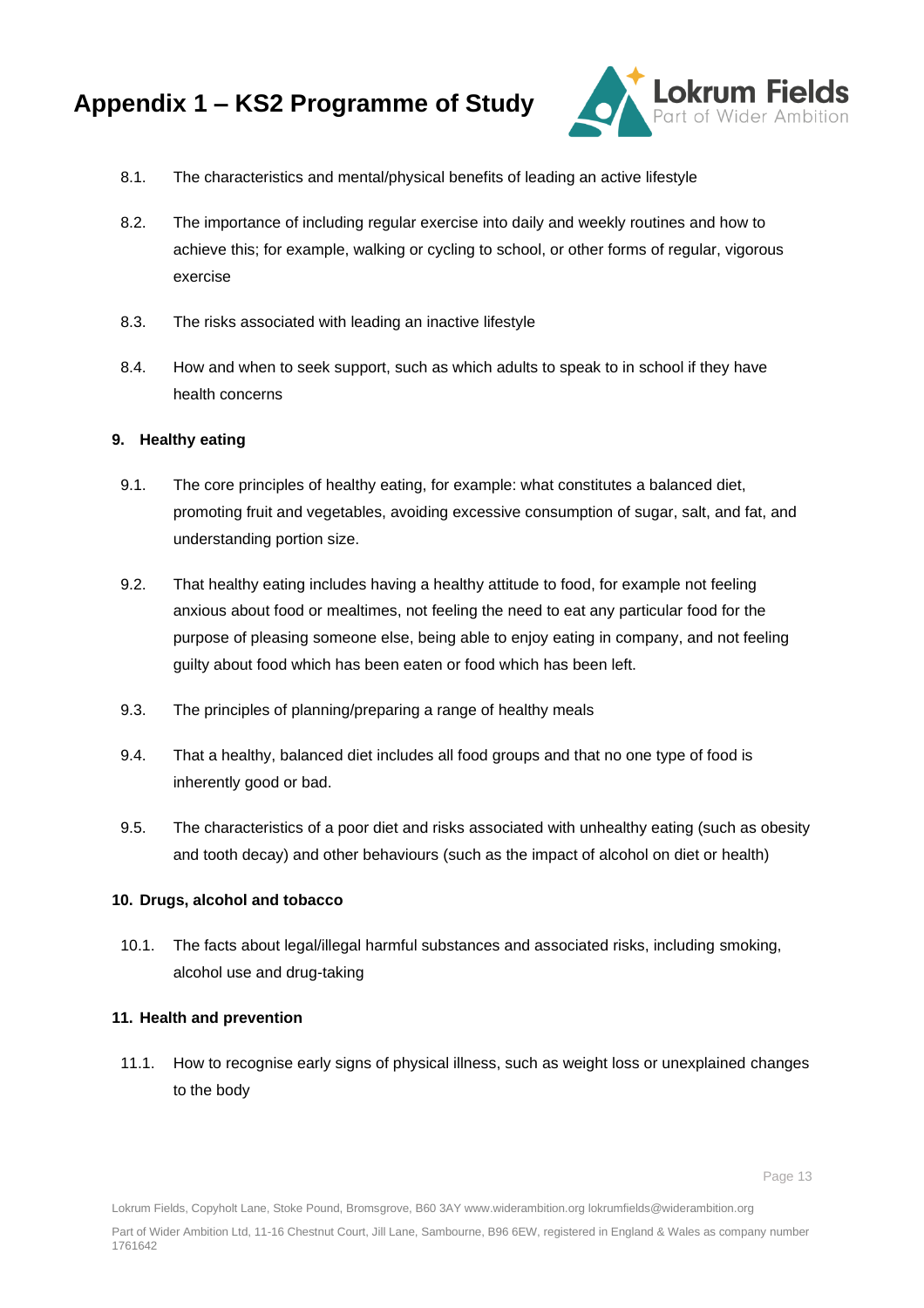

- 11.2. About safe/unsafe exposure to the sun, and how to reduce the risk of sun damage, including skin cancer
- 11.3. The importance of sufficient good quality sleep for good health and that a lack of sleep can influence weight, mood and ability to learn
- 11.4. About dental health and the benefits of good oral hygiene and dental flossing, such as regular check-ups at the dentist
- 11.5. About personal hygiene and germs including bacteria, viruses, how they are spread and treated, and the importance of handwashing
- 11.6. The facts and science relating to allergies, immunisation, and vaccination

#### **12. Basic first aid**

- 12.1. How to make a clear and efficient call to emergency services if necessary
- 12.2. Concepts of basic first aid, for example dealing with common injuries, including head injuries

#### **13. Changing adolescent body**

- 13.1. Key facts about puberty and the changing adolescent body, particularly from age 9 through to age 11, including physical and emotional changes
- 13.2. About menstrual wellbeing and key facts concerning the menstrual cycle
- 13.3. The main external parts of the human body, and the reproductive process in some plants and animals.

#### **14. Economic wellbeing and being a responsible citizen**

- 14.1. How to contribute to the life of the classroom, and how to help create and follow group and class rules
- 14.2. That everyone has individual needs and the responsibilities to meet them (such as being able to take turns, share, and understand the need to return things that have been borrowed)
- 14.3. That they belong to various groups and communities such as family and school
- 14.4. What improves and harms their local, natural, and built environments and about some of the ways people look after them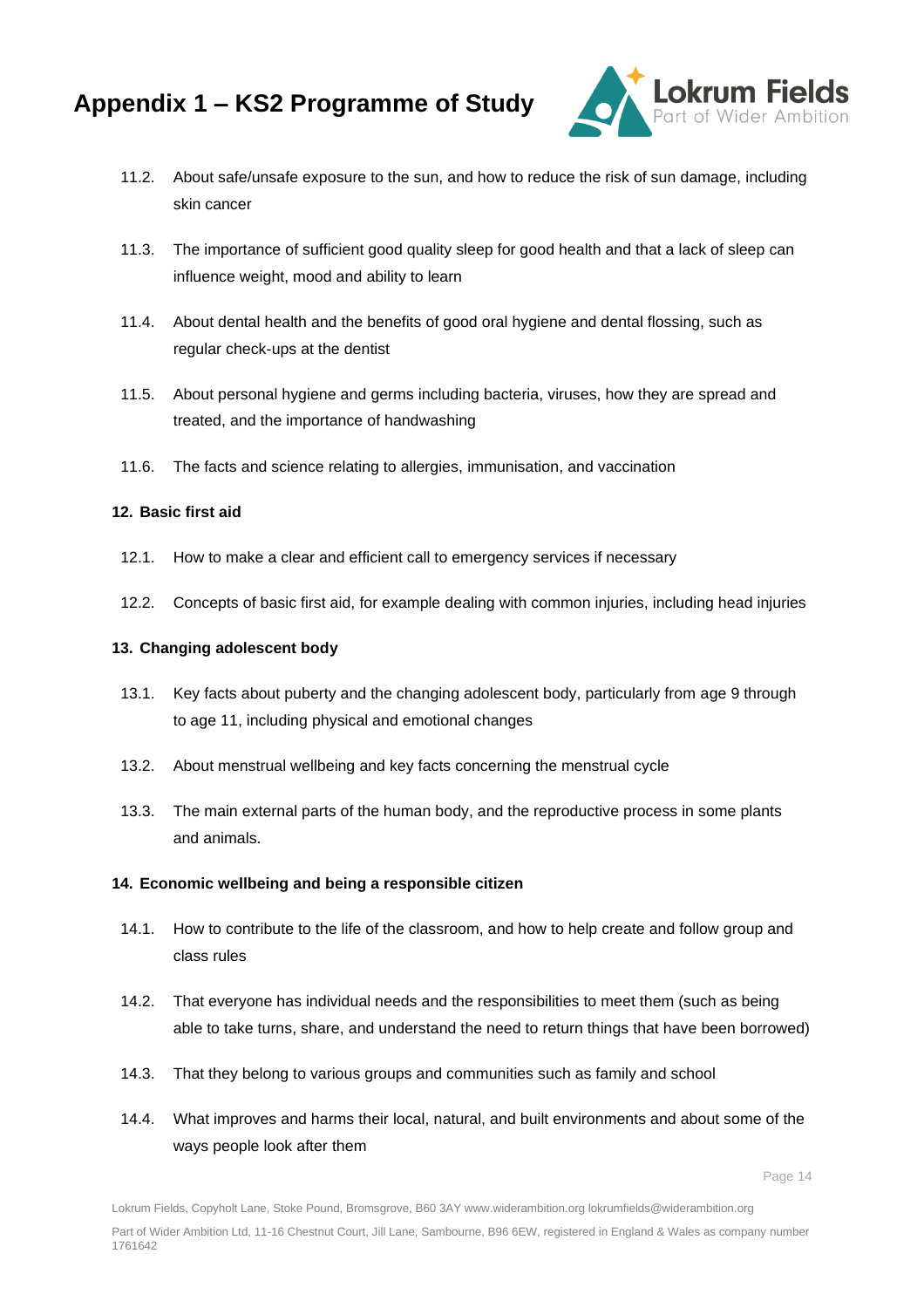

- 14.5. The different purposes for using money, including concepts of spending, and saving, managing money, being a critical consumer and how money comes from different sources
- 14.6. The role money plays in their lives including how to manage money, keep it safe, make informed choices about spending money and what influences those choices
- 14.7. How to research, discuss and debate topical issues, problems and events relating to health and wellbeing and offer their recommendations to appropriate people
- 14.8. Why and how rules and laws that protect themselves and others are made and enforced, why different rules are needed in different situations and how to take part in making and changing rules
- 14.9. To understand that human rights apply to everyone, and that children have their own special rights set out in the United Nations Declaration of the Rights of the Child
- 14.10. That universal rights are there to protect everyone and have primacy both over national law and family and community practices
- 14.11. To know that there are some cultural practices which are against British law and universal human rights, such as FGM
- 14.12. To realise the consequences of anti-social and aggressive behaviours such as bullying and discrimination of individuals and communities
- 14.13. That there are different kinds of responsibilities, rights and duties differ at home, school, in the community and towards the environment
- 14.14. To resolve differences by considering alternatives, seeing and respecting others' points of view, making decisions and explaining choices
- 14.15. Recognising what being part of a community means, and about the varied institutions that support communities locally and nationally
- 14.16. To recognise the role of voluntary, community and pressure groups, especially in relation to health and wellbeing
- 14.17. To appreciate the range of national, regional, religious and ethnic identities in the UK
- 14.18. To consider the lives of people living in other places, and people with different values and customs

Lokrum Fields, Copyholt Lane, Stoke Pound, Bromsgrove, B60 3AY www.widerambition.org lokrumfields@widerambition.org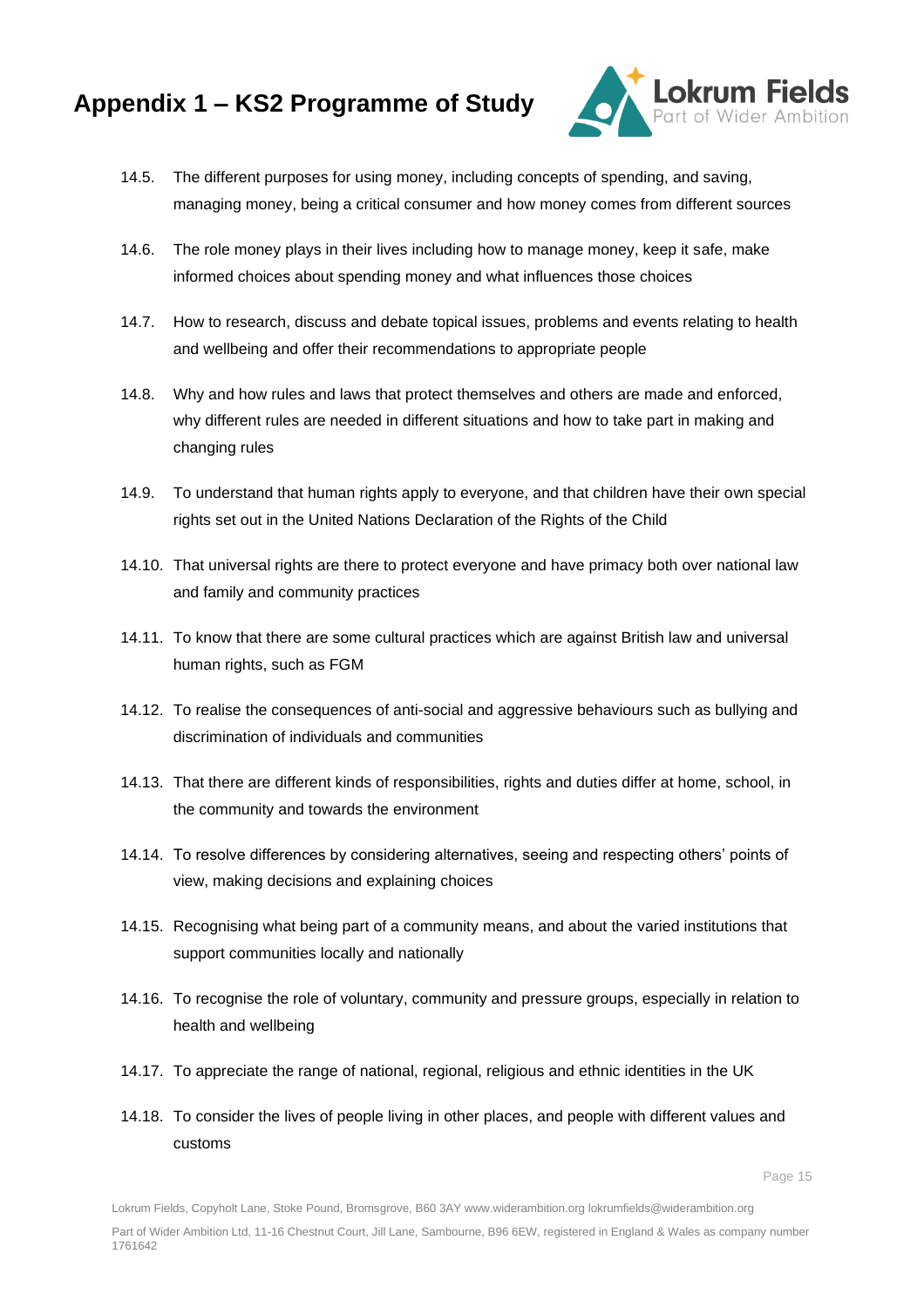

- 14.19. An initial understanding of the concepts of 'interest', 'loan', 'debt', and 'tax' (e.g. their contribution to society through the payment of VAT)
- 14.20. That resources can be allocated in different ways and that these economic choices affect individuals, communities and the sustainability of the environment
- 14.21. About enterprise and the skills that make someone 'enterprising'
- 14.22. To explore and critique how the media present information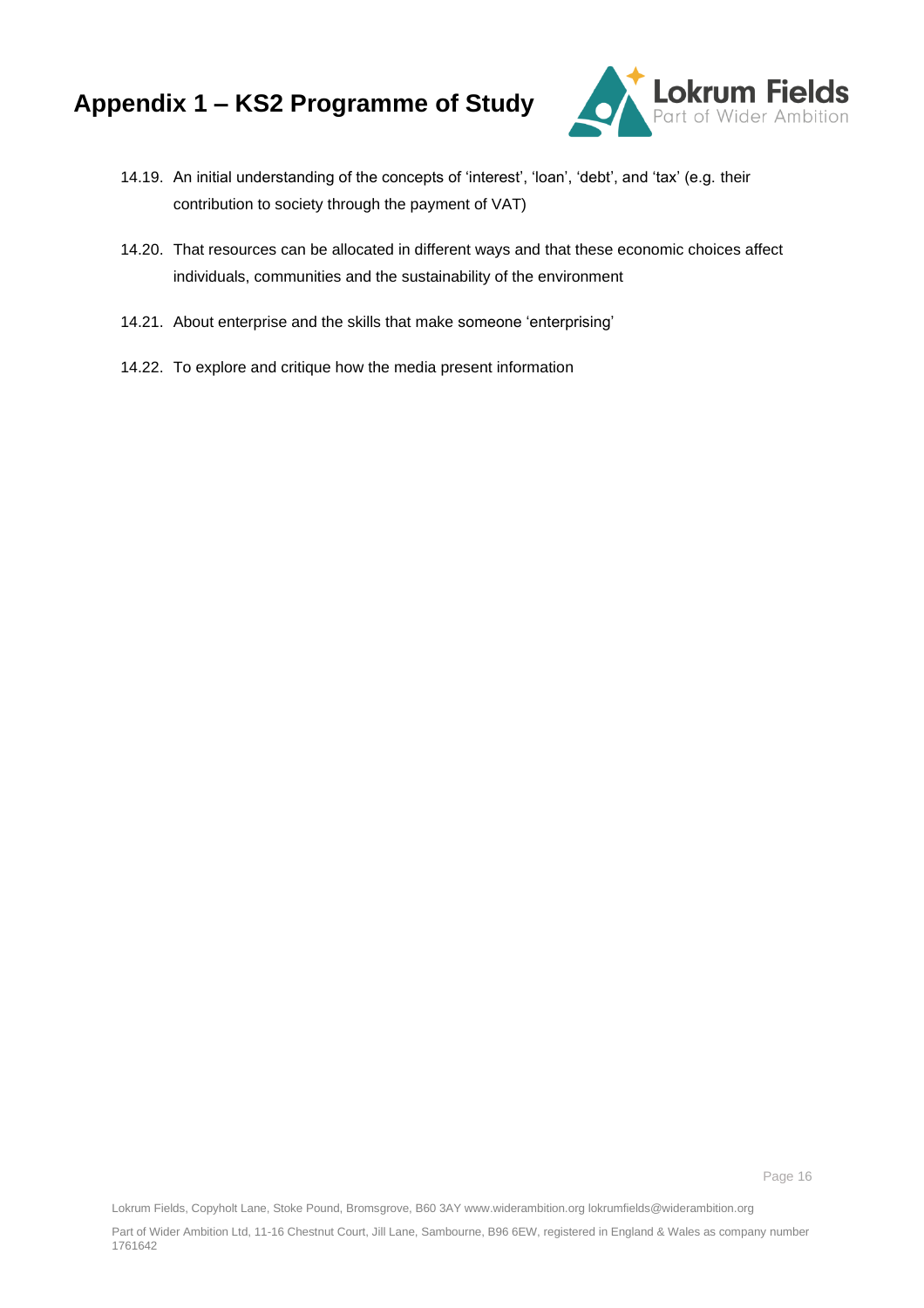



Through the KS3 and 4 PSHE programmes of study, Lokrum Fields will ensure that students understand:

# **1. Families**

- 1.1. That there are different types of committed, stable relationships
- 1.2. How these relationships might contribute to human happiness, and their importance for bringing up children
- 1.3. What marriage is, including its legal status, e.g. that marriage carries legal rights and protections not available to couples who are cohabitating or who have married, for example, in an unregistered religious ceremony
- 1.4. Why marriage is an important relationship choice for many couples, and why it must be entered into freely
- 1.5. The characteristics and legal status of other types of long-term relationships
- 1.6. The roles and responsibilities of parents regarding raising children, including the characteristics of successful parenting
- 1.7. How to: determine whether other children, adults or sources of information are trustworthy; judge when a family, friends, intimate or other relationship is unsafe (and to recognise this in others' relationships); and, how to seek help or advice, such as reporting concerns about others, if needed

# **2. Respectful relationships, including friendships**

- 2.1. The characteristics of positive and healthy friendships (in all contexts, including online) including trust, respect, honesty, kindness, generosity, boundaries, privacy, consent and the management of conflict, reconciliation and ending relationships. This also includes different (non-sexual) types of relationships
- 2.2. Practical steps that can be taken in a range of different contexts to improve or support respectful relationships
- 2.3. How stereotypes, particularly ones based on sex, gender, race, religion, sexual orientation or disability, can cause damage (e.g. normalising non-consensual behaviour or encouraging prejudice)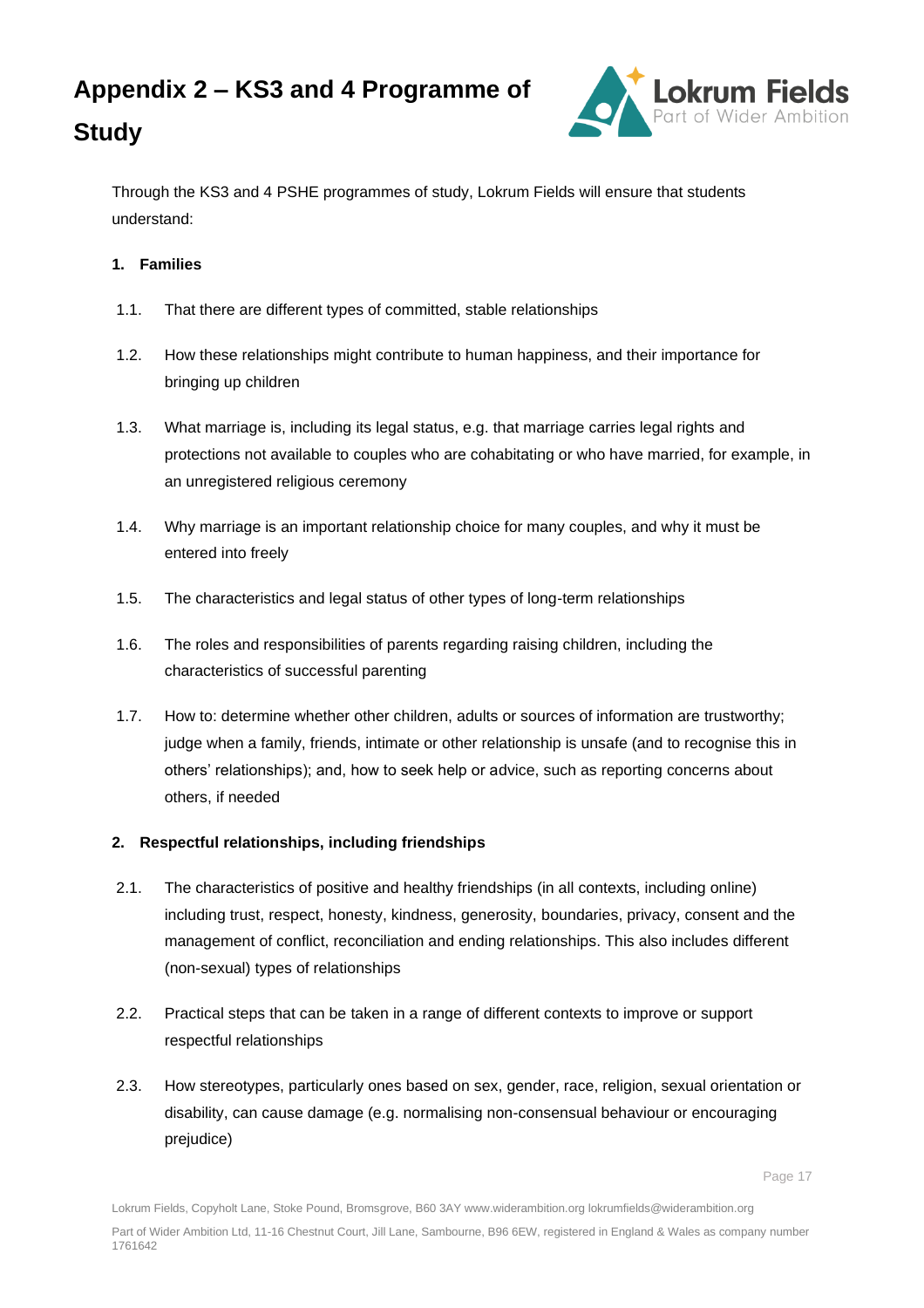

- 2.4. That in school and in wider society, they can be expected to be treated with respect by others, and that in turn they should show due respect in response (including people in positions of authority) and be tolerant of other people's beliefs
- 2.5. About different types of bullying (including cyberbullying), the impacts of bullying, responsibilities of bystanders (primarily reporting bullying to an adult) and how to get help
- 2.6. That some types of behaviour within relationships are criminal, such as violent behaviour and coercive control
- 2.7. What constitutes sexual harassment and sexual violence and why these are unacceptable
- 2.8. The legal rights and responsibilities relating to equality (particular with reference to the Equality Act 2010 and its protected characteristics) and that everyone is unique and equal

## **3. Online and media**

- 3.1. Their rights, responsibilities and opportunities online, including that the same expectations of behaviour apply in all contexts, including online
- 3.2. About online risks, including that any material someone provides to another has the potential to be shared online and the difficulty of removing potentially compromising material placed online
- 3.3. Not to provide others with material that they would not want shared further and not to share material that others send to them
- 3.4. What to do and where to get support to report material or manage issues online
- 3.5. The impact of viewing harmful content
- 3.6. That specifically sexually explicit material, e.g. pornography, presents a distorted picture of sexual behaviours, which can negatively alter how people see themselves in relation to others and negatively affect behaviour towards sexual partners
- 3.7. That sharing and viewing indecent images of children (including those created by children) is a criminal offence which carries severe penalties including jail
- 3.8. How information and data is generated, collected, shared and used online

Lokrum Fields, Copyholt Lane, Stoke Pound, Bromsgrove, B60 3AY www.widerambition.org lokrumfields@widerambition.org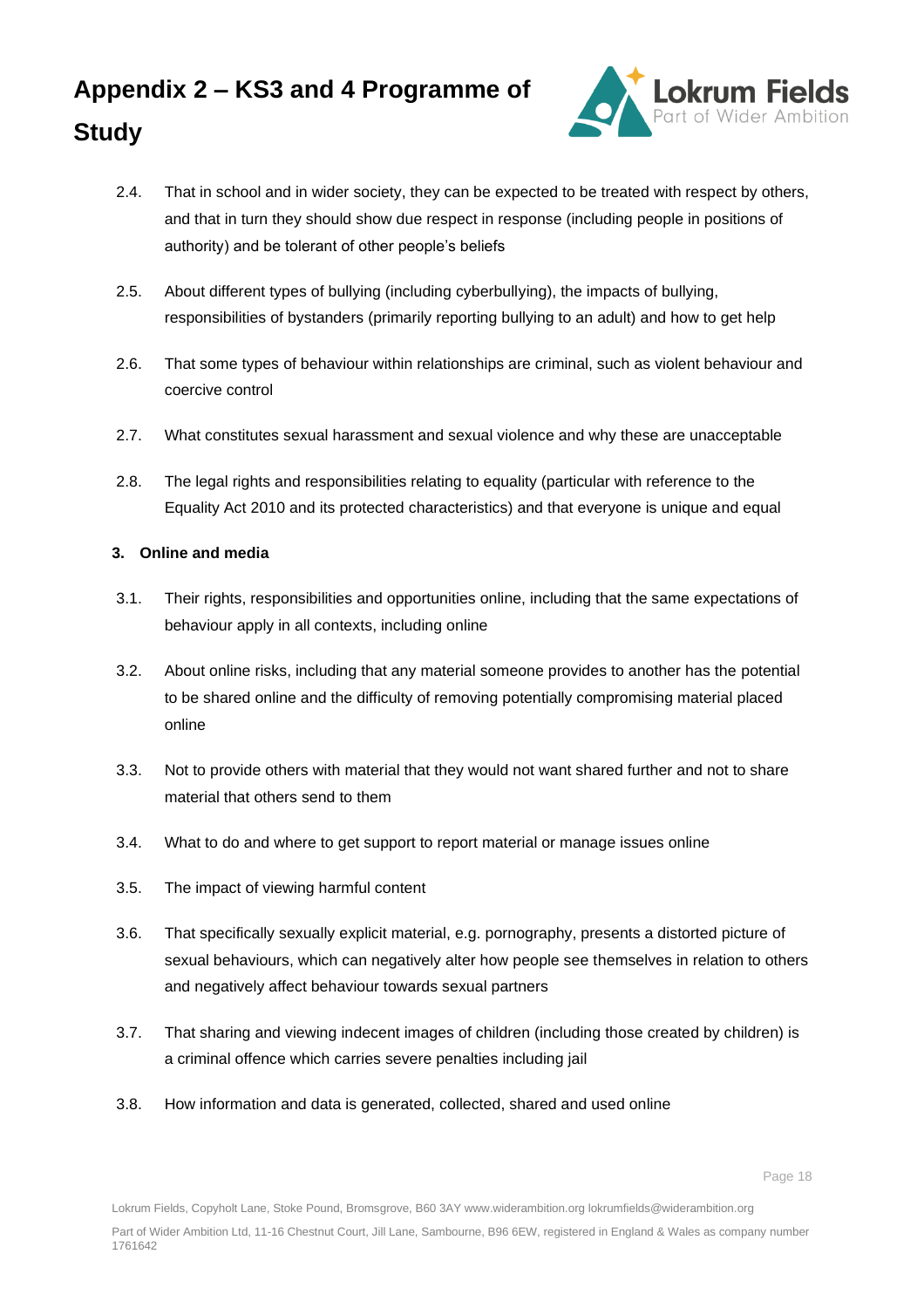# **Appendix 2 – KS3 and 4 Programme of Study**



- 3.9. The similarities and differences between the online world and the physical world, including the impact of unhealthy or obsessive comparison with others online, over-reliance on online relationships, the risks related to online gambling, how information is targeted at them and how to be a discerning consumer of information online.
- 3.10. How to identify harmful behaviours online, including bullying, abuse or harassment, and how to report, or find support, if they have been affected by those behaviours.

# **4. Being safe**

- 4.1. The concepts and laws relating to sexual consent, sexual exploitation, abuse, grooming, coercion, harassment, rape, domestic abuse, forced marriage, honour-based violence and FGM, and how these can affect current and future relationships
- 4.2. How people can actively communicate and recognise consent from others, including sexual consent, and how and when consent can be withdrawn (in all contexts, including online)
- 4.3. That there are many dangers both inside and outside of school and beyond and that they must be equipped with the means to keep themselves safe.

# **5. Intimate and sexual relationships, including sexual health**

- 5.1. How to recognise the characteristics and positive aspects of healthy one-to-one intimate relationships, which include mutual respect, consent, loyalty, trust, shared interests and outlook, sex and friendship
- 5.2. That all aspects of health can be either positively or negatively affected by choices made concerning sex and relationships, e.g. physical, emotional, mental, sexual and reproductive health and wellbeing
- 5.3. The facts about reproductive health, including fertility, and the potential impact of lifestyle on fertility for men and women, and menopause
- 5.4. That there are a range of strategies for identifying and managing sexual pressure, such as understanding peer pressure, resisting pressure, and not pressurising others
- 5.5. That they have a choice to delay sex or to enjoy intimacy without sex
- 5.6. The facts about the full range of contraceptive choices, their effectiveness and options available.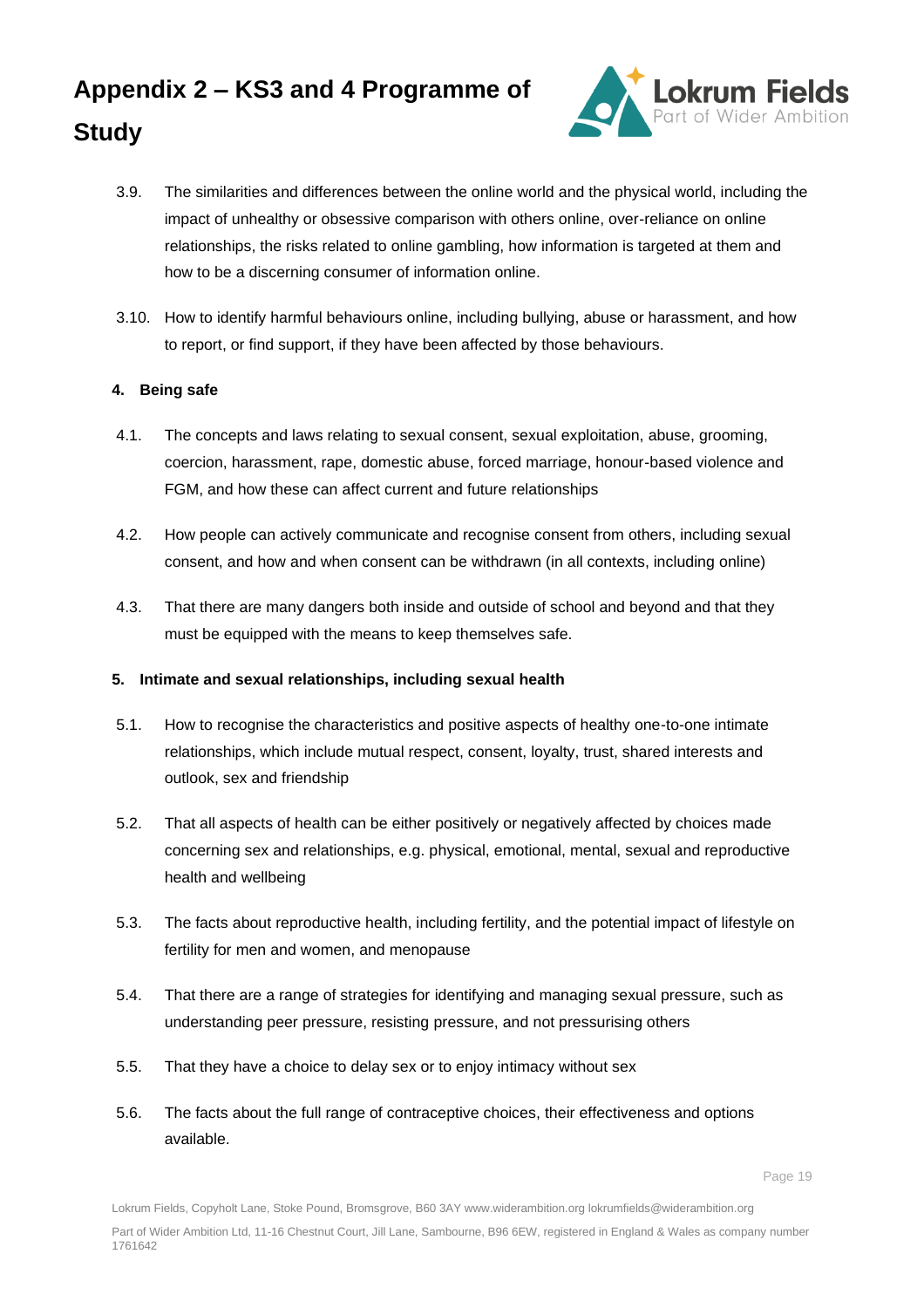

- 5.7. The facts around pregnancy including miscarriage.
- 5.8. That there are choices in relation to pregnancy, with legally and medically accurate, impartial information on all options including keeping the baby, adoption, abortion and where to get further help.
- 5.9. How the different sexually transmitted infections (STIs) are transmitted, how risk can be reduced through safer sex and the importance of facts about testing.
- 5.10. About the prevalence of some STIs, the impact they can have on those who contract them and key facts about treatment.
- 5.11. How the use of alcohol and drugs can lead to risky sexual behaviour.
- 5.12. How to get further advice, including how and where to access confidential sexual and reproductive health advice and treatment.

#### **6. Physical Health and Fitness**

- 6.1. The positive associations between physical activity and promotion of mental wellbeing, including as an approach to combat stress.
- 6.2. The characteristics and evidence of what constitutes a healthy lifestyle, maintaining a healthy weight, including the links between an inactive lifestyle and ill health.
- 6.3. About the science relating to blood, organ and stem cell donation.
- 6.4. How to maintain healthy eating and the links between a poor diet and health risks, including tooth decay and cancer.
- 6.5. The facts about legal and illegal drugs and their associated risks, including the link between drug use and serious mental health conditions.
- 6.6. The law relating to the supply and possession of illegal substances.
- 6.7. The physical and psychological risks associated with alcohol consumption and what constitutes low risk alcohol consumption in adulthood.
- 6.8. The physical and psychological consequences of addition, including alcohol dependency.
- 6.9. Awareness of the dangers of drugs which are prescribed but still present serious health risks.

Lokrum Fields, Copyholt Lane, Stoke Pound, Bromsgrove, B60 3AY www.widerambition.org lokrumfields@widerambition.org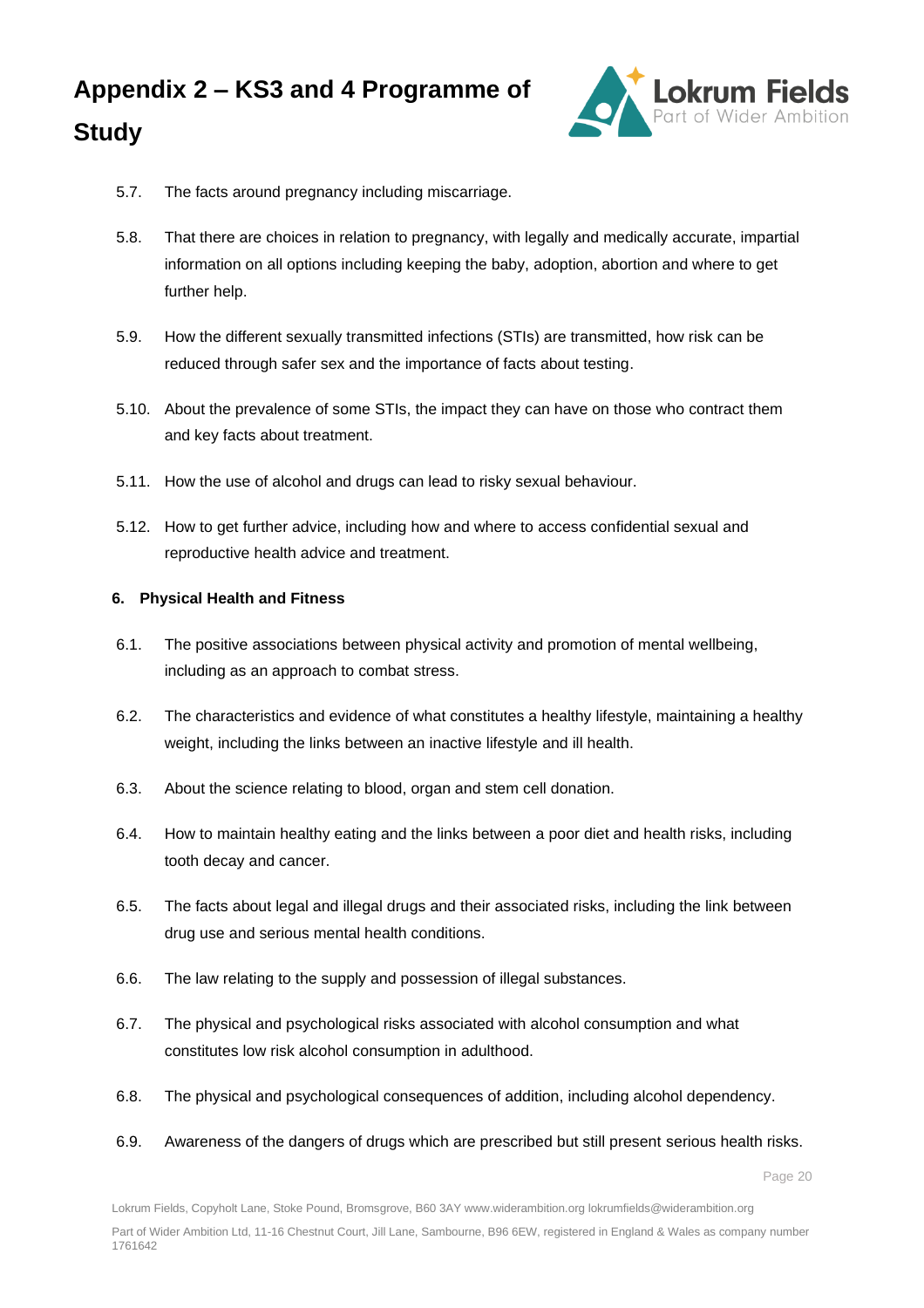

- 6.10. The facts about the harms from smoking tobacco, the benefits of quitting and how to access the support to do so.
- 6.11. About personal hygiene, germs including bacteria, viruses, how they are spread, treatment and prevention of infection, and about antibiotics.
- 6.12. About dental health and the benefits of good oral hygiene and dental flossing, including healthy eating and regular check-ups at the dentist.
- 6.13. The benefits of regular self-examination and screening.
- 6.14. The facts and science relating to immunisation and vaccination.
- 6.15. The importance of sufficient good quality sleep for good health and how a lack of sleep can affect weight, mood and ability to learn.
- 6.16. Key facts about puberty, the changing adolescent body and menstrual wellbeing.
- 6.17. The main changes which take place in males and females, and the implications for emotional and physical health.
- 6.18. Basic treatments for common injuries.
- 6.19. Life-saving skills, including how to administer CPR.
- 6.20. The purpose of defibrillators and when one might be needed.

#### **7. Economic wellbeing and being a responsible citizen**

- 7.1. To recognise, clarify and when necessary, challenge their own core values and how their values influence their choices
- 7.2. About the law and consequences of certain behaviour, including violent crime and terrorist activity, on themselves and others, and strategies they can use to keep themselves safe outside of school.
- 7.3. The knowledge and skills needed for setting realistic and challenging personal targets and goals (including the transition between key stages)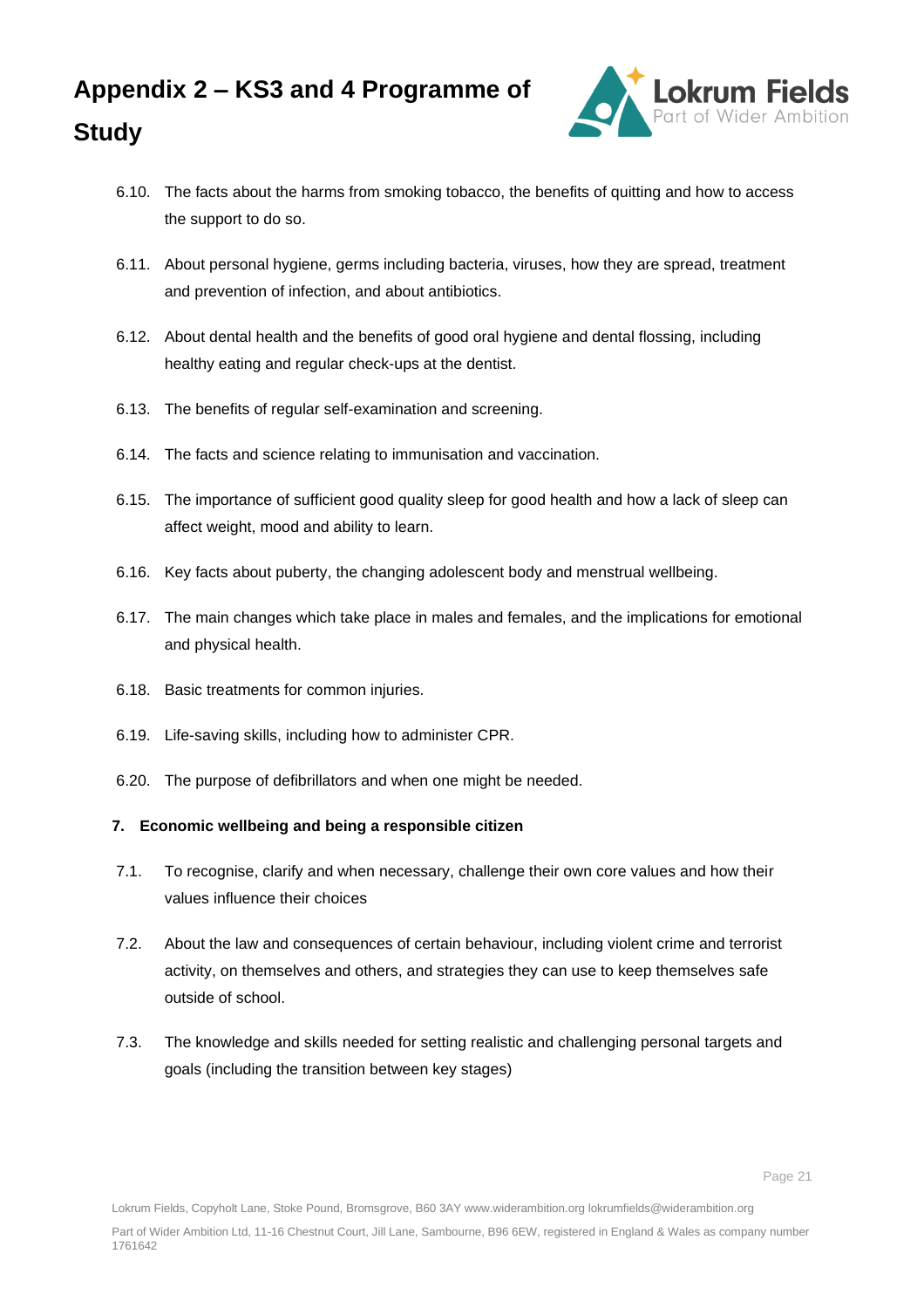

- 7.4. The similarities, differences and diversity among people of different a race, culture, ability, disability, sex, gender identity, age and sexual orientation and the impact of stereotyping, prejudice, bullying, discrimination on individuals and communities
- 7.5. About the potential tensions between human rights, British law and cultural and religious expectations and practices
- 7.6. About the primacy of human rights; and how to access support for themselves or their peers safely if they have concerns about those rights being undermined or ignored
- 7.7. About discrimination, how to respond when being discriminated against and responsibilities towards those who are experiencing discrimination
- 7.8. To recognise that everyone has the same rights to opportunities in learning and work; to recognise and challenge stereotypes; and/or family or cultural expectations that may limit their aspirations
- 7.9. About their own identity as a learner, differing styles of learning and to develop personal study, research and presentation and organisational skills
- 7.10. To identify own strengths, interests, skills and qualities as part of the personal review and planning process, including their value to future employability
- 7.11. Different types of work, including employment, self-employment and voluntary work; that everyone has a 'career'; their pathway through education and work
- 7.12. About the laws and by-laws relating to young people's permitted hours and types of employment and how to minimise health and safety risks
- 7.13. About different work roles and career pathways, including developing their own early aspirations
- 7.14. About the labour market (including the diversity of local and national employment opportunities), learning options, skills, occupations and progression routes and about selfemployment
- 7.15. Which choices are available to them at the end of key stage 3/4, sources of information, advice and support, and the skills to manage this decision-making process
- 7.16. The benefits of being ambitious and enterprising in all aspects of life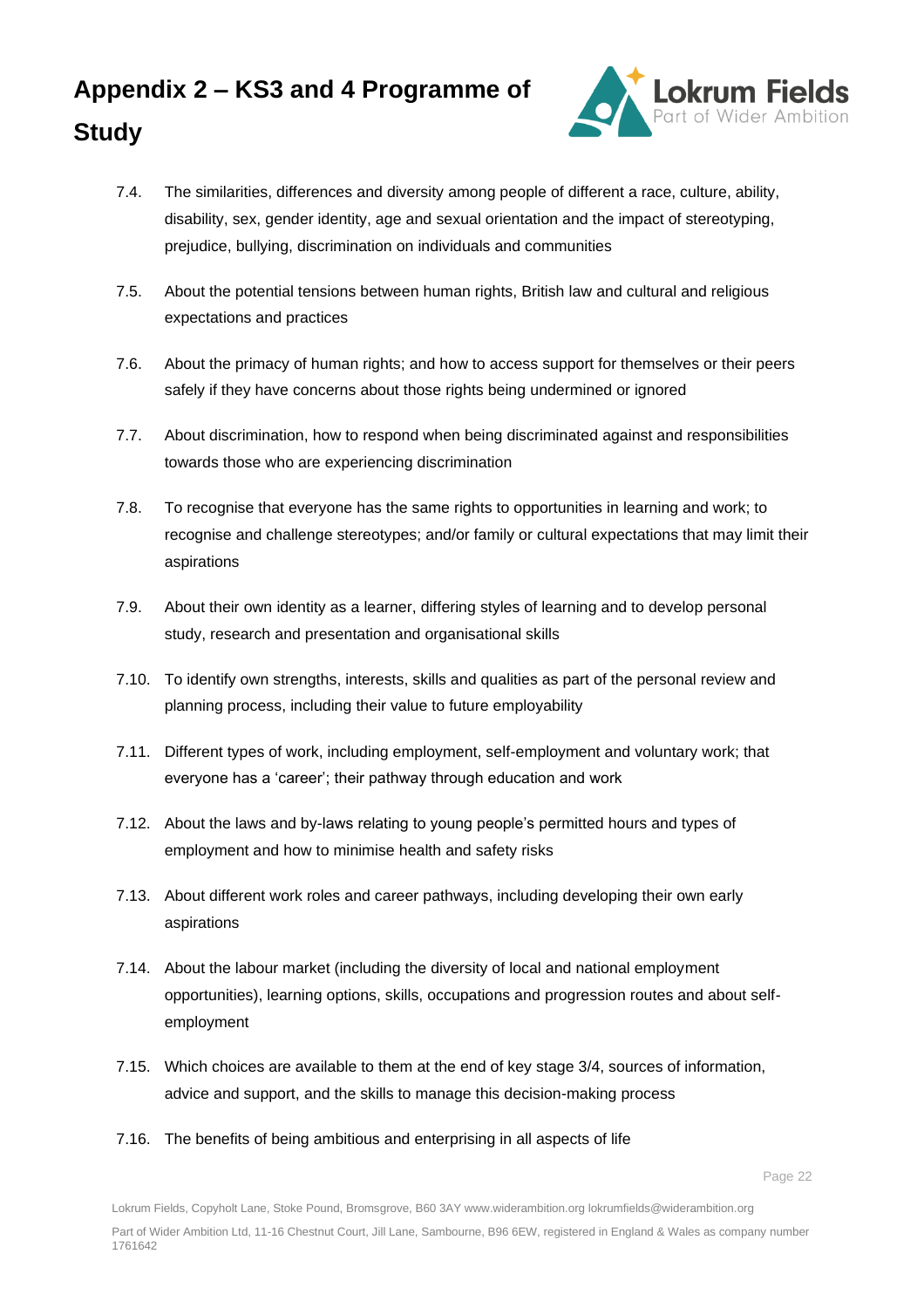

- 7.17. About the skills and qualities required to engage in enterprise, including seeing opportunity, managing risk, marketing, productivity, understanding the concept of quality, cash flow and profit
- 7.18. About attitudes and values in relation to work and enterprise (including terms such as 'customer service' and 'protecting corporate or brand image'
- 7.19. About different types of business, how they are organized and financed
- 7.20. To assess and manage risk in relation to financial decisions that young people might make
- 7.21. About gambling (including online) and its consequences, why people might choose to gamble and how the gambling industry encourages this
- 7.22. To explore social and moral dilemmas about the use of money, including how the choices students make as consumers affect other people's economies and environments
- 7.23. To evaluate their own personal strengths and areas for development and to use this to inform goal setting
- 7.24. About the unacceptability of all forms of discrimination, and the need to challenge it in the wider community including the workplace
- 7.25. To think critically about extremism and intolerance in whatever forms they take (including the concept of 'shame' and 'honour based' violence)
- 7.26. To recognise the shared responsibility to protect the community from violent extremism and how to respond to anything that causes anxiety or concern
- 7.27. About harassment and how to manage this (including in the workplace)
- 7.28. How their strengths, interests, skills and qualities are changing and how these relate to future employability
- 7.29. About the information, advice and guidance available to them and how to access it
- 7.30. To further develop study and employability skills (including time management, selforganisation and presentation, project planning, team-working, networking and managing online presence)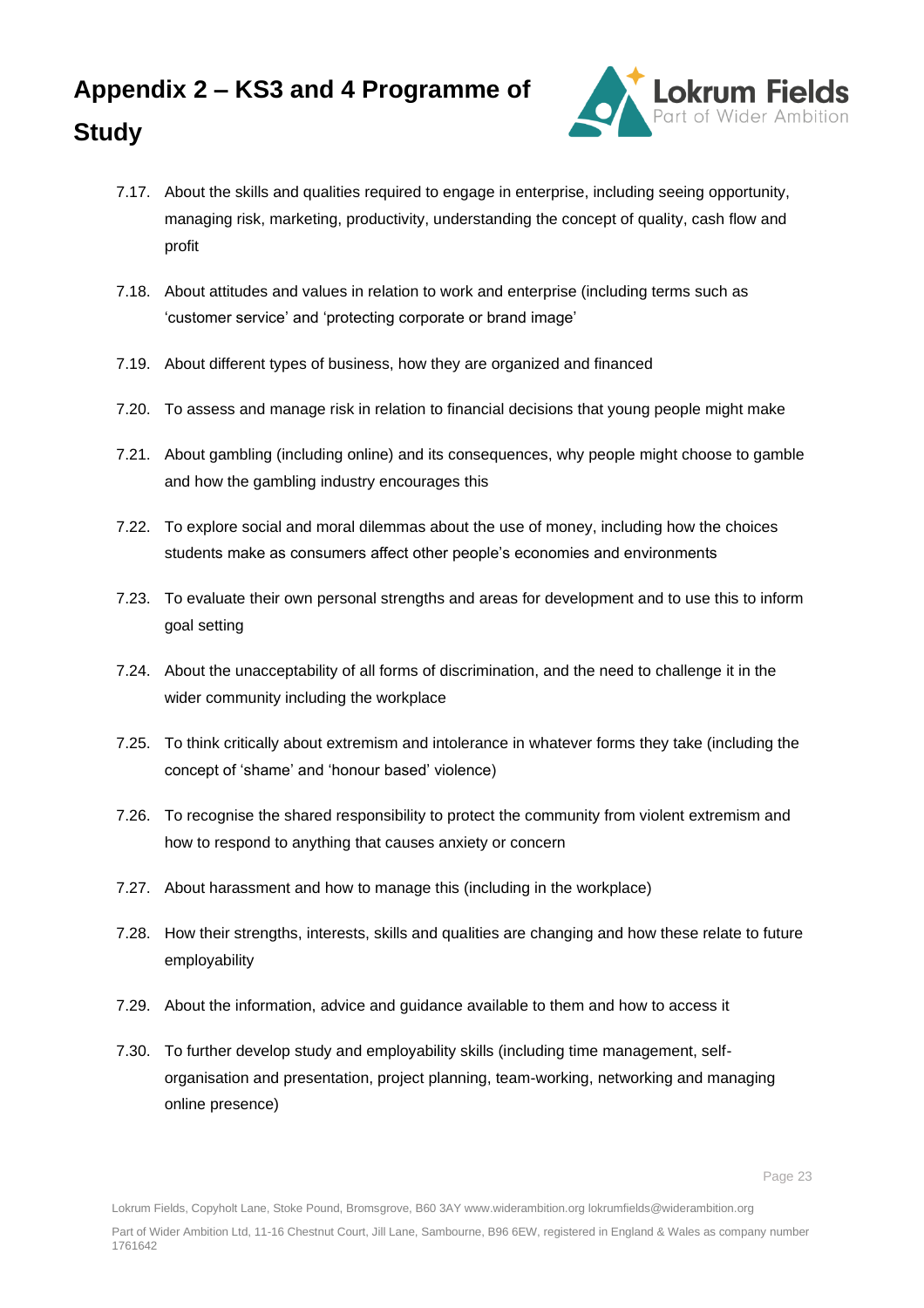

- 7.31. About the range of opportunities available to them for career progression, including in education, training and employment
- 7.32. About changing patterns of employment (local, national, European and global)
- 7.33. To take full advantage of any opportunities for work experience that are available
- 7.34. About rights and responsibilities at work (including their roles as workers, and the roles and responsibilities of employers and unions)
- 7.35. About confidentiality in the workplace, when it should be kept and when it might need to be broken
- 7.36. To develop their career identity, including how to maximise their chances when applying for education or employment opportunities
- 7.37. To recognise and manage the influences on their financial decisions, (including managing risk, planning for expenditure, understanding debt and gambling in all its forms)
- 7.38. To be a critical consumer of goods and services (including financial services) and recognise the wider impact of their purchasing choices
- 7.39. Their consumer rights and how to seek redress